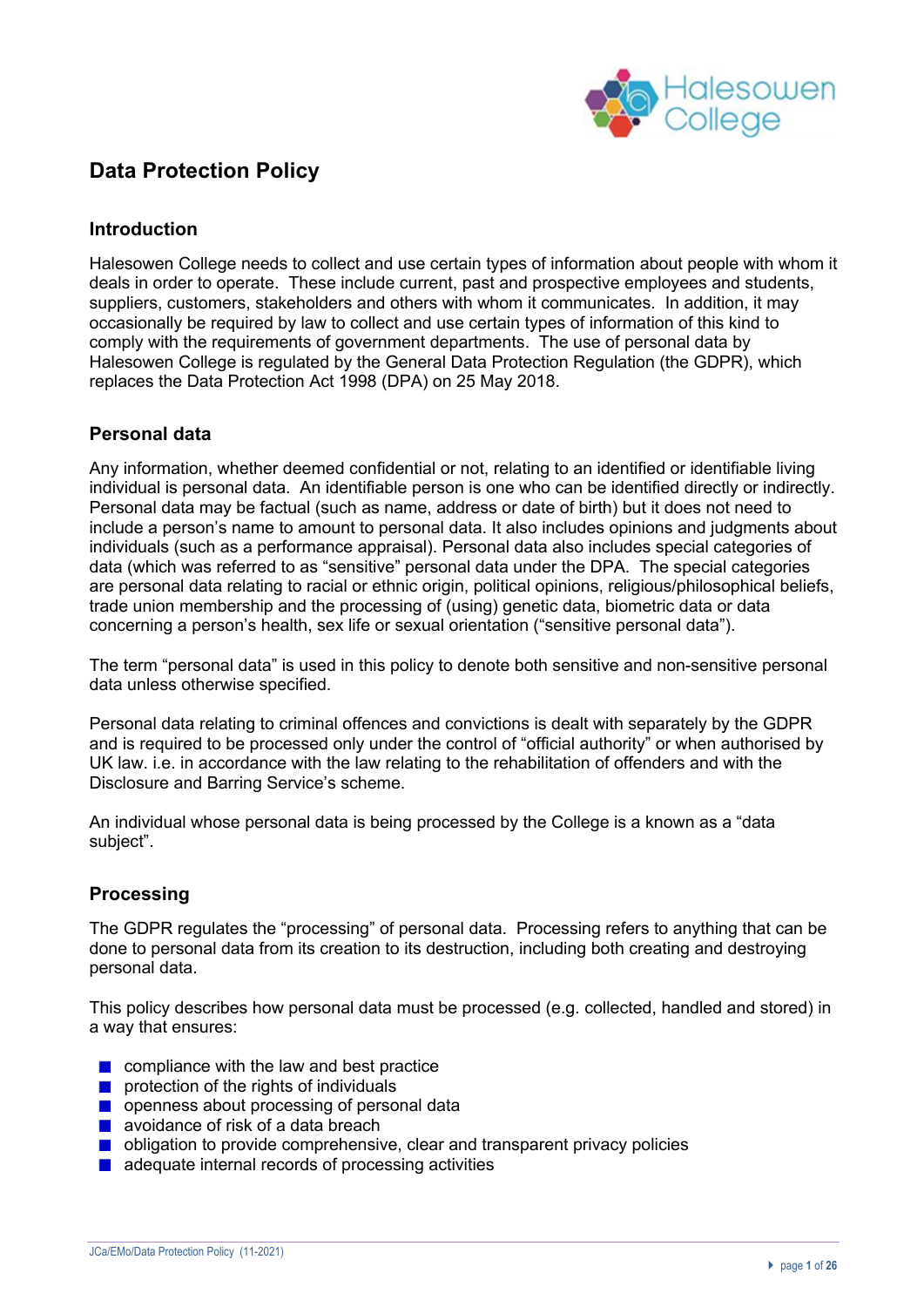The lawful and proper processing of personal data by Halesowen College is very important to successful operations, and in maintaining confidence with those with whom the College interacts. Halesowen College therefore ensures personal data is processed in accordance with the principles of data protection as set out below. The GDPR confers a number of rights on data subjects, which are also listed below.

The College, including all members of staff must comply with the GDPR and this policy in relation to all personal data it processes and stores electronically and in relation to some physical records.

All staff were asked to attend a training session on the new requirements for GDPR when it was introduced and since then new staff use EduCare package

# **The Data Principles**

The College recognises that failure to hold and process information in a fair and proper way breaches the privacy of those whose personal data is entrusted to it and could. In appropriate circumstances some breaches may amount to a criminal offence.

Specifically, the new Principles require that personal data:

- i processed lawfully, fairly and in a transparent manner in relation to individuals;
- ii collected for specified, explicit and legitimate purposes and not further processed in a manner that is incompatible with those purposes; further processing for archiving purposes in the public interest, scientific or historical research purposes or statistical purposes shall not be considered to be incompatible with the initial purposes;
- iii adequate, relevant and limited to what is necessary in relation to the purposes for which they are processed;
- iv accurate and, where necessary, kept up to date; every reasonable step must be taken to ensure that personal data that are inaccurate, having regard to the purposes for which they are processed, are erased or rectified without delay;
- v kept in a form which permits identification of data subjects for no longer than is necessary for the purposes for which the personal data are processed; personal data may be stored for longer periods insofar as the personal data will be processed solely for archiving purposes in the public interest, scientific or historical research purposes or statistical purposes subject to implementation of the appropriate technical and organisational measures required by the GDPR in order to safeguard the rights and freedoms of individuals:
- vi processed in a manner that ensures appropriate security of the personal data, including protection against unauthorised or unlawful processing and against accidental loss, destruction or damage, using appropriate technical or organisational measures.

Article 5(2) requires that the controller shall be responsible for, and be able to demonstrate, compliance with the principles.

The College is required to implement technical and College-wide measures to ensure that the principles are implemented effectively ("privacy by design and default" – see section on Data Protection Procedures).

## **Lawful Processing**

In order to process personal data, the College has identified and documented the legal basis for doing so. In order to be lawful, the College must comply with one of the following conditions for processing:

- Consent of the data subject
- **Processing is necessary for the performance of a contract with the data subject or to take**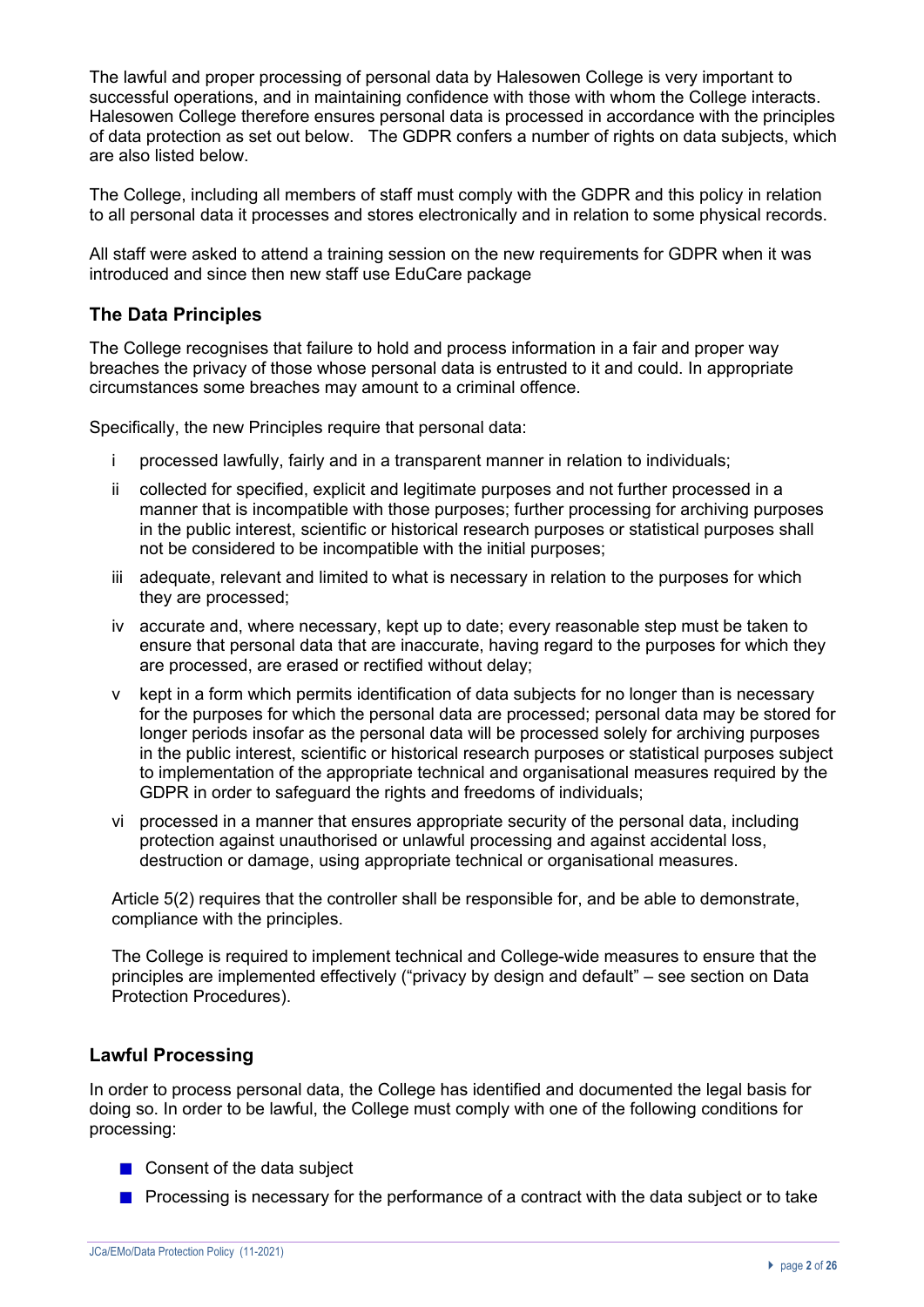steps to enter into a contract

- **Processing is necessary for compliance with a legal obligation**
- **Processing is necessary to protect the vital interests of a data subject or another person**
- **Processing is necessary for the performance of a task carried out in the public interest or in** the exercise of official authority vested in the controller
- $\blacksquare$  Necessary for the purposes of legitimate interests pursued by the controller or a third party, except where such interests are overridden by the interests, rights or freedoms of the data subject. (*This condition is not available to "public authorities in the performance of their task and as such the College cannot rely on this condition.)*

Consent is not the only condition and other grounds of justification can be relied on. Consent should usually only be relied on where there is no other available justification. Where the College is, however, relying on the consent of the data subject, then the College must be able to demonstrate that it was freely given, specific, informed and unambiguous for each purpose for which the personal data is being processed i.e. the data subject must have a genuine choice. Consent can be given by a written, including electronic, or oral statement. This could include the data subject ticking a box when visiting a website, choosing technical settings for social network accounts or by any other statement or conduct which clearly indicates their acceptance of the proposed processing of personal data. Silence, pre-ticked boxes or inactivity will not constitute consent. Safeguarding can override data protection if the child's life may be in danger.

When processing sensitive personal data, the College must, in addition to complying with one of the conditions outlined above, comply with one of set of conditions specifically relating to sensitive personal. They include:

- Explicit consent of the data subject.
- $\blacksquare$  The processing is necessary for the purposes of carrying out obligations and exercising rights in the context of employment.
- $\blacksquare$  To protect the data subject's vital interests or another's where the data subject is physically or legally incapable of giving consent.
- Information manifestly made public by the data subject.
- **Processing necessary for legal proceedings.**
- **Substantial public interest subject to proportionality and safequards for the individual.**
- **Processing necessary for archiving purposes in the public interest, for scientific or historical** research purposes or for statistical purposes.
- Consent from staff will be gained at the time of applying for jobs and again when contracts of employment are issued and with a Privacy Notice.
- Consent from students will be gained at the point of application.

### **Rights of data subjects**

- A right of access to personal data which the College is processing together with information about the purposes of processing, recipients or categories of recipients, retention periods, and the remaining rights of the data subject.
- A right to rectification of inaccurate personal data and the right to have incomplete personal data completed
- A right to erasure. This is a limited right.
- A right to restrict processing in certain limited circumstances.
- A right to portability of personal data.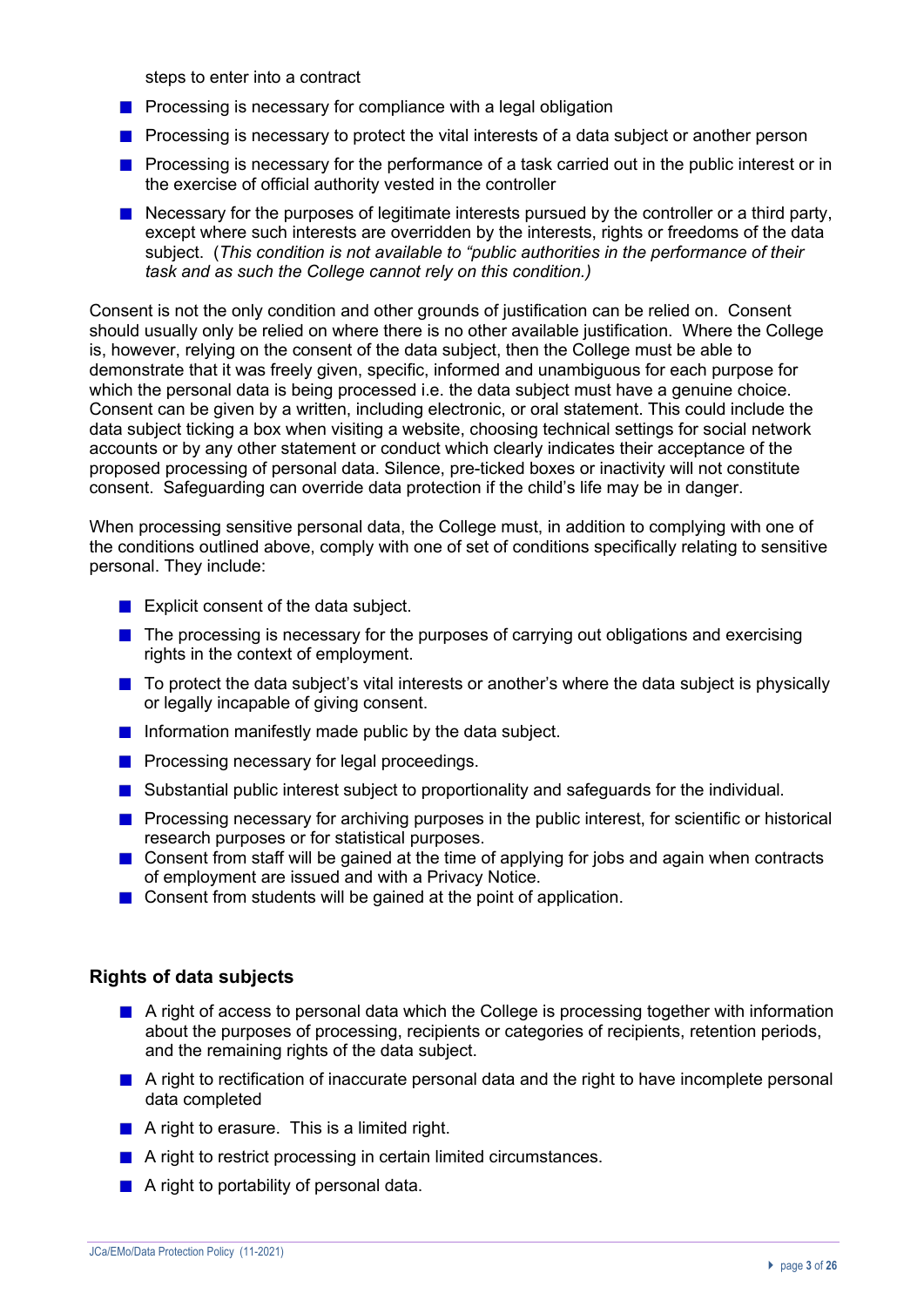- A right to object to processing e.g. for marketing purposes and in other limited circumstances.
- **Rights in relation to decisions made solely on the basis of an automated process, including** profiling, which has significant consequences for a data subject.

In addition, Halesowen College will ensure that:

- **E** everyone managing, handling and processing personal data understands that they are contractually responsible for following good data protection practice and failure to do so may lead to disciplinary investigation.
- **E** everyone managing, handling and processing personal data is appropriately trained to do so;
- everyone managing, handling and processing personal data is appropriately supervised;
- **a** anybody receiving and acting on enquiries about personal data knows what to do;
- queries about handling personal data are promptly and courteously dealt with;
- **n** methods of handling personal data are clearly described;

#### **Responsibilities**

Everyone who works for or with Halesowen College has responsibility for ensuring that personal data is collected, stored and handled and otherwise processed in accordance with this policy, procedures and the GDPR.

#### **E** Data Protection Officer

The GDPR requires public authorities such as the College to appoint a Data Protection Officer (DPO). The College has designated the Registrar who will:

- **a** advise the College and its employees on its obligation to comply with relevant legislation monitor compliance with the law including managing internal data and advise on data protection impact assessments.
- **B** be responsible for recommending staff training and delivering sessions.
- $\blacksquare$  review all data protection procedures and related policies.
- co-operate and liaise with the Information Commissioner as required.
- $\blacksquare$  have due regard to any risk associated with the College's processing arrangements, taking into account the nature, scope, context and purposes of the College's processing of personal data.
- **D** deal with requests from individuals to see data Halesowen College holds about them.
- **n** check and approve any contracts with third parties who may handle Halesowen College data.
- **F** report to the Corporation on data protection issues.

#### **The Information and Director of Information will support the DPO and is responsible for:**

- **E** ensuring all systems, services and equipment used for storing data meet acceptable security standards.
- **n** make certain that security hardware and software is functioning properly.
- **E** evaluate third party services to store or process data, for example cloud computing.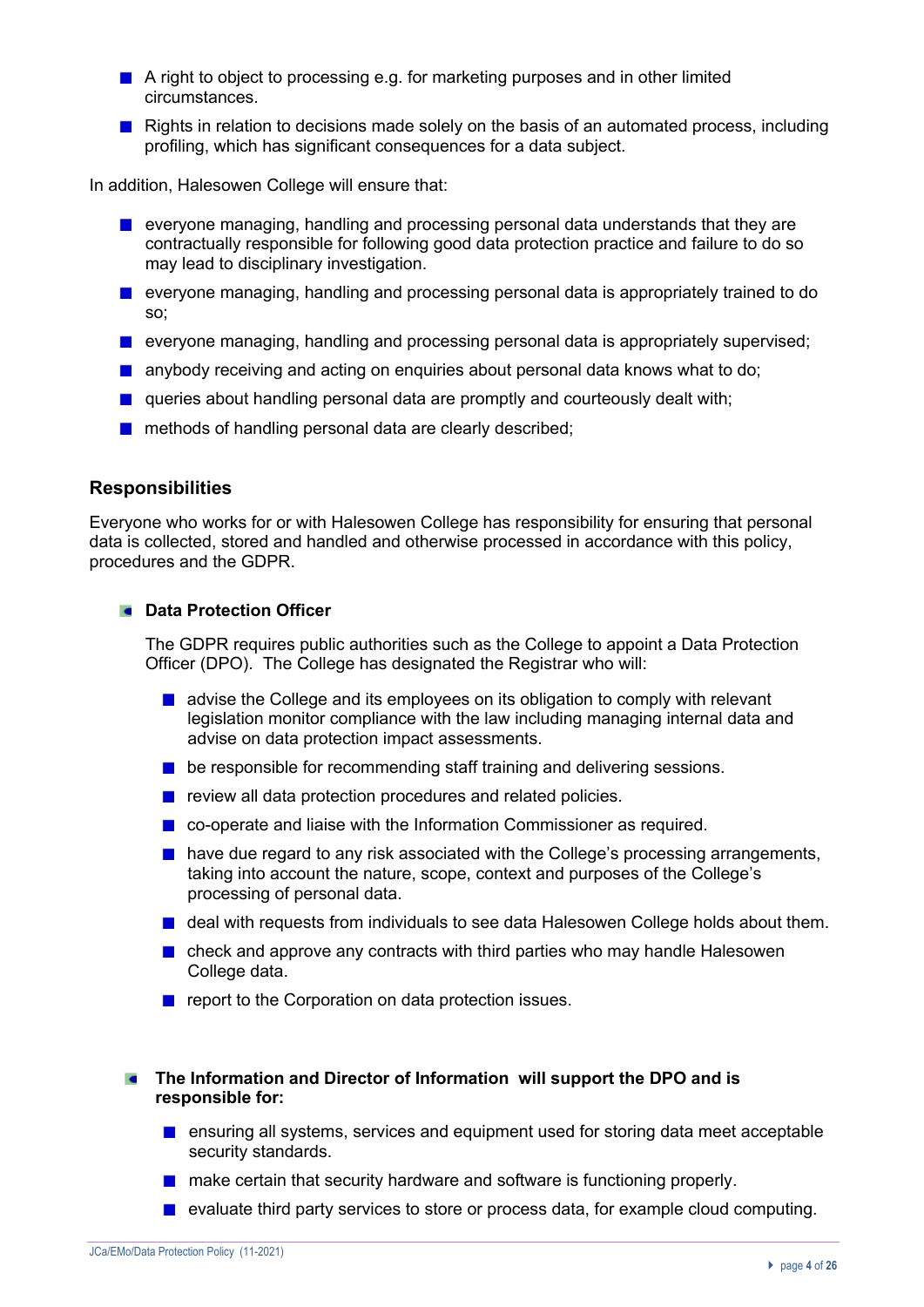# **Transparency, fairness and accountability.**

The law does not prevent the processing of personal data but ensures that it is done fairly/transparently and without adversely affecting the rights of the individual to whom the personal data relates. It also requires that data subjects are provided with certain information in the form of a privacy statement when their personal data is collected, as set out below. The College will ensure that the individual is told:

- $\blacksquare$  that the College is the data controller:
- $\blacksquare$  the contact details of the Data Protection Officer:
- $\blacksquare$  the purposes for which the data subject's personal data is to be processed by the College;
- $\blacksquare$  the legal bases for processing personal data
- where processing is based on legitimate interests, the legitimate interest being pursued
- $\blacksquare$  the recipients or categories of recipient of the personal data
- any transfers of personal data outside of the EEA and adequacy of safeguards.
- $\blacksquare$  the intended retention period and any clauses affecting it
- $\blacksquare$  the data subjects' rights
- $\blacksquare$  where processing is based on consent, the right to withdraw that consent at any time
- $\blacksquare$  the right to submit a complaint to the Information Commissioner
- where the personal data is needed in order to perform a contract or to enter into it, or to fulfil a statutory obligation, the possible consequences of not providing it
- $\blacksquare$  the existence of any automated decision making or analytical processing.
- $\blacksquare$  the purposes for which the personal data will be processed in addition to the purposes for which it was obtained.

Where personal data is obtained from someone other than the data subject (i.e. a third party) additional information must be provided as follows:

- $\blacksquare$  The categories of personal data
- $\blacksquare$  The source of the personal data

There are some exemptions from this requirement.

The College will ensure that:

- **a** any requirements regarding the consent of an individual of the processing of their personal data have been met. Where information that is regarded as sensitive personal data is processed, explicit consent will usually be required;
- there is legitimate reason for collecting and using all/any personal data collected;
- **Part of the solution** personal data is not used in any way which has an unjustified adverse effect on individuals;
- $\blacksquare$  it is open and honest about what is collected and how it is used;
- data will be rectified where an error is identified
- $\Box$  data is handled in ways in which an individual would reasonably expect;
- $\blacksquare$  the data is not used for any unlawful purpose;
- data is kept for a reasonable period. The length of this retention period depends on the purpose for which it was obtained and its nature.

When collecting personal data, a written privacy notice will be issued in accordance with the GDPR requirements outlined above.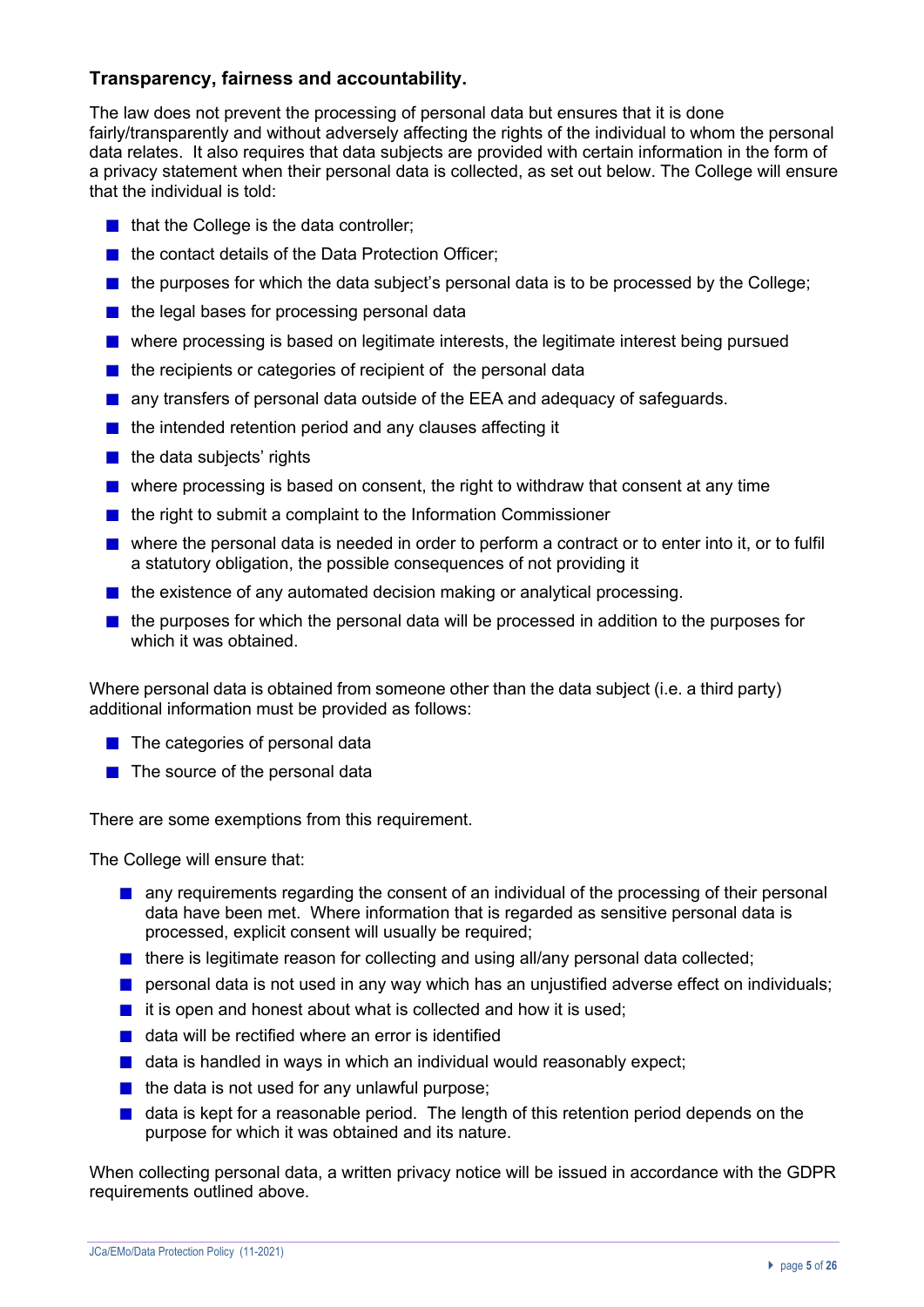# **Data Security Breach**

A personal data breach means a breach of security leading to the destruction, loss, alteration, unauthorised disclosure of, or access to, personal data. This means that a breach is more than just losing personal data.

It is important for the College to take all reasonable steps to prevent breaches occurring and to address promptly any breaches that do occur. Serious breaches, if unaddressed, may have a significant detrimental effect on individuals – for example, result in discrimination, damage to reputation, identity fraud, financial loss, loss of confidentiality, distress or any other significant economic or social disadvantage.

The College is required to notify the Information Commissioner of a breach where it is likely to result in a risk to the rights and freedoms of individuals.

This must be assessed on a case by case basis.

Where a breach is likely to result in a high risk to the rights and freedoms of individuals, the College must notify the data subjects concerned directly, unless the College had taken steps to render the personal data unintelligible or has taken subsequent steps to remove the risk. Where notifying the data subjects directly would involve disproportionate effort, the College may instead make a public or similar announcement which is equally effective in informing the data subjects.

The threshold for notifying individuals is higher than for notifying the relevant supervisory authority.

#### **What information must a breach notification contain?**

- $\blacksquare$  The nature of the personal data breach including, where possible:
- $\blacksquare$  the categories and approximate number of individuals concerned; and
- $\blacksquare$  the categories and approximate number of personal data records concerned;
- **The name and contact details of the data protection officer or other contact point where** more information can be obtained;
- A description of the likely consequences of the personal data breach; and
- A description of the measures taken, or proposed to be taken by the College, to deal with the personal data breach and, where appropriate, of the measures taken to mitigate any possible adverse effects.

A notifiable breach has to be reported to the relevant supervisory authority within 72 hours of the College becoming aware of it. The GDPR recognises that it will often be impossible to investigate a breach fully within that time-period and allows you to provide information in phases.

Failing to notify a breach when required to do so can result in a significant fine up to 10 million Euros or 2 per cent of turnover.

## **Code of Practice**

Halesowen College *will*, through appropriate management, and strict application of criteria and controls:

- **E** comply with the conditions regarding the collection and use of information meet its legal obligations to specify the purposes for which information is used;
- **Collect and process appropriate information, and only to the extent that it is needed to fulfil** operational needs or to comply with any legal requirements;
- **E** ensure the accuracy and quality of information used ensuring all necessary corrective action is taken expediently;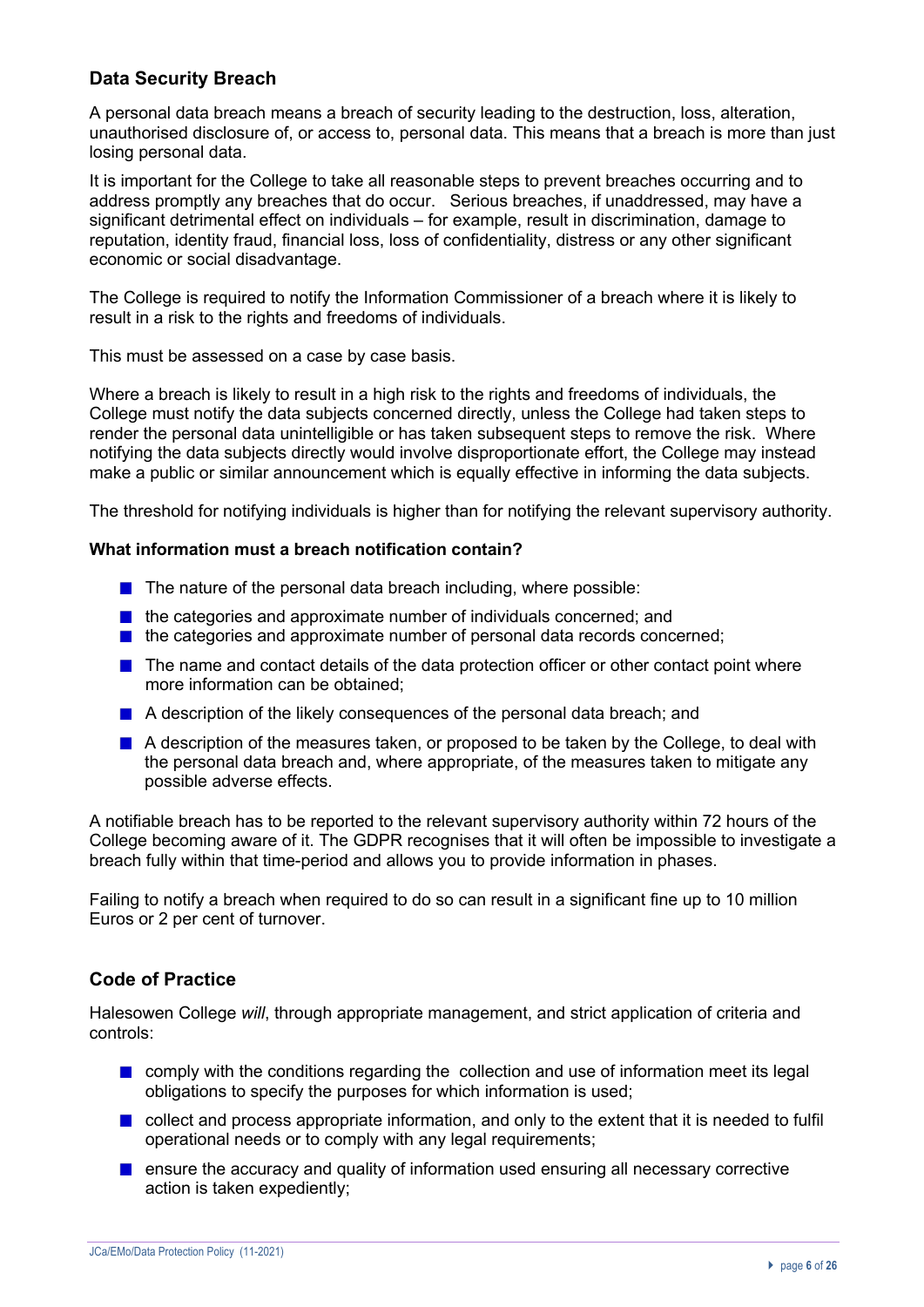- $\blacksquare$  apply strict checks to determine the length of time information including images is held and to comply with the retention periods so determined;
- **E** ensure that the rights of people about whom information is held can be exercised under the law;
- $\blacksquare$  take appropriate technical and organisational security measures to safeguard personal data;
- **E** ensure that personal data is not transferred outside the EEA unless the relevant condition provided for in the GDPR is complied with by the College, e.g. where the country is listed by the EU Commission as having adequate protection, the transfer is subject to standard contractual clauses approved by the EU Commission, the transfer is subject to the explicit consent of the data subject (this is not an exhaustive list);
- observe and understand derogations in the GDPR

| <b>Reviewed/Approved</b> | By             | <b>Date</b> |
|--------------------------|----------------|-------------|
| Updated by               | Jacquie Carman | 17.11.2021  |
| Approved at              | CLT            | 29.11.2021  |
| Approved at              | Corporation    | 30.11.2021  |
| Date of Next Review      |                | 01.11.2022  |
| Website                  | Yes / No       | Yes         |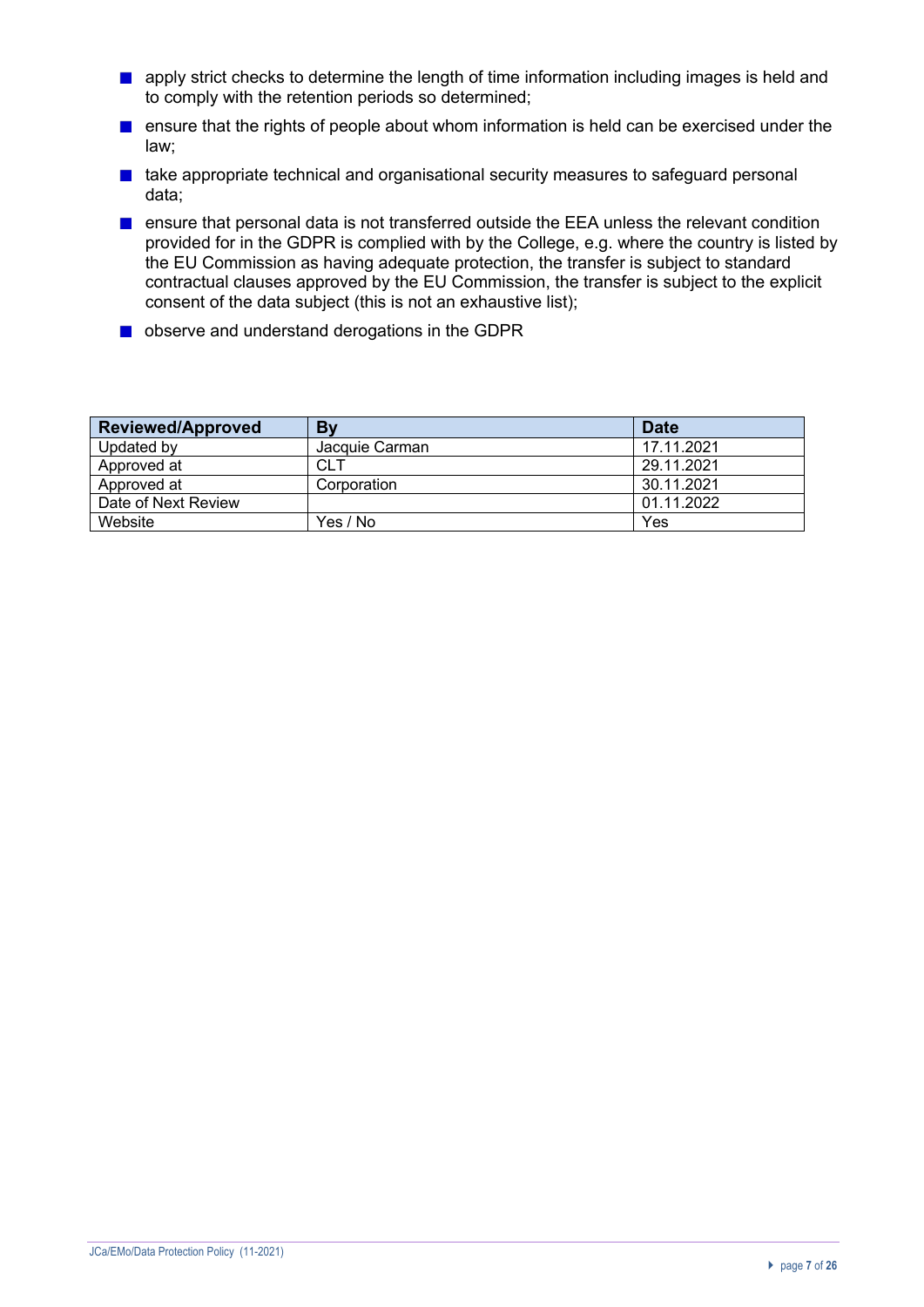# **Data Protection Procedures**

### **Introduction**

The College is required to implement appropriate technical and organisational procedures to ensure that the data-protection principles are implemented effectively (data protection by design a default).

Data Protection is a complex area and therefore it is important to adopt a common sense approach. The following is a guide on the regulation and its definitions plus a practical guide on the responsibilities of staff regarding data protection.

From 25 May 2018 the General Data Protection Regulation (GDPR) will come into force. The five key changes are:

- a broader definition of personal data including IP addresses and cookies:
- new definition of consent; freely given, informed, specific and unambiguous;
- notify breaches within 72 hours:
- increased sanctions: (up to 20 million Euros)
- $\blacksquare$  data protection principles which are similar to the existing principles under the DPA.

## **Useful Contacts**

Assistance regarding Data Protection issues can be obtained within College from the following staff:

- Jacquie Carman, Vice Principal/Chief Operating Officer, ext 7648
- **Ruth Broome, Registrar, ext 7634**
- Rachael Charles HR Business Partner ext 7814
- Kate Masters Personnel Manager ext 7614
- **Jonathan Priest, Director of Information Services, ext 7834**
- **Lynn Pass, Designated Safeguarding Lead, ext 7760**

Support can also be sought from members of the GDPR Steering Group who regularly meet provide strategic direction and leadership to ensure that Halesowen College is as compliant as practically possible with the General Data Protection Regulations (see Appendix 7).

### **The Information Commissioner**

The Information Commissioner is the UK's independent authority who upholds information rights in the public interest, promoting openness and data privacy for individuals.

The Act makes the Information Commissioner responsible for:

- **promoting good practice**
- $\blacksquare$  issuing advice
- **n** maintaining a register
- $\blacksquare$  resolution of disputes

The Information Commissioner has powers to conduct an audit of the College's systems with the consent of the College. Any requests for assessment or audit must be passed immediately to the Chief Operating Officer/ Vice Principal. There is a requirement for privacy impact assessments in some circumstances under the GDPR e.g. where there is large scale processing of personal data relating to criminal convictions.

Complaints about the College's processing of personal data can be referred to the Information Commissioner.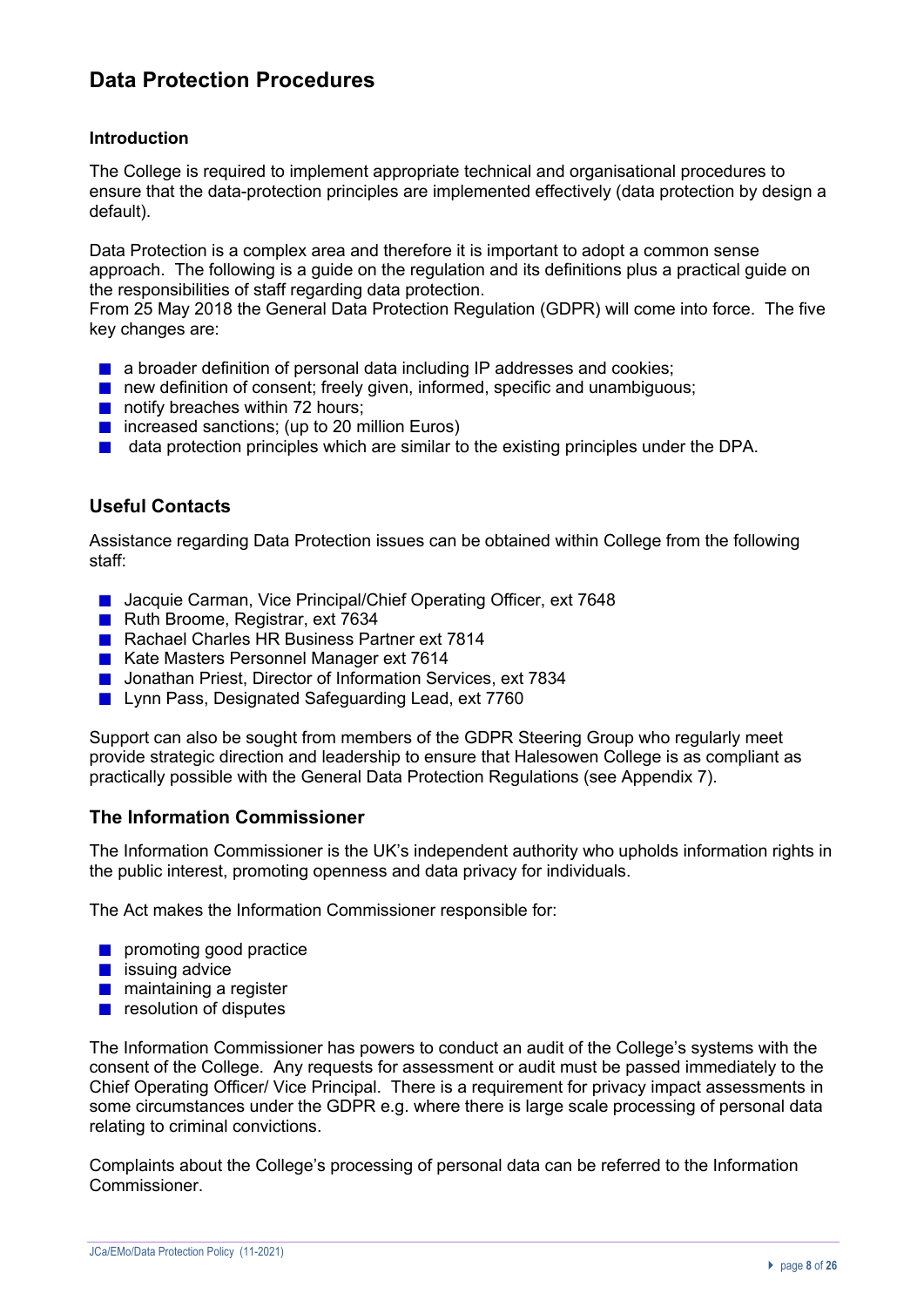Following any complaint, the Information Commissioner may issue an enforcement or information notice. These must be referred immediately to the Chief Operating Officer/ Vice Principal who will notify the Principal and ensure a suitable response is provided within the timescales. Also, any changes to systems, correction to inaccurate data etc. will be coordinated by the Chief Operating Officer/ Vice Principal. Failure to comply with a notice is a criminal offence.

A useful website is https://ico.gov.uk

The Information Commissioner's helpline is 0303 123 11130.

### **Examples of Personal Data**

- **EXAMPLE 20.** Examples of information that may be personal data as defined in this policy include:
- CCTV images (please refer to specific guidance regarding data protection and CCTV, including the College's Code of Practice, at Appendix 3 to these Procedures)
- **Photographs (please refer to specific quidance regarding data protection and photographs** at Appendix 6 to these Procedures)
- $\blacksquare$  Factual information about a person
- Statements of opinion about a person
- Data contained in manual records that are a ""filing system" which is defined as "any structured set of personal data which are accessible according to specific criteria, whether centralise, de-centralised or dispersed on a functional or geographic basis" In essence this means any manual record which is structured to enable specific information about individuals to be readily accessible.
- Sensitive personal data (see definition on page 1) will be include:
- $\blacksquare$  Health records
- DBS checks
- Information in equality monitoring forms e.g. details of sexual orientation,
- Details of staff and student disabilities:

Sensitive personal data can only be processed under strict conditions and will usually require the express consent of the person concerned.

**Photographs meet the definition of personal data when individuals can be easily identified.** Certain group shots or photographs taken at a distance may not, as no-one can be picked out.

### **Data Protection Principles**

All staff must ensure that they adhere to the Data Protection Principles as set out at the beginning of this when collecting, processing and storing personal data. Practical advice on the Data Protection Principles is provided at Appendix 2 to these Procedures.

## **The Rights of Individuals**

These rights are set out in detail in this policy. One of the most important rights is to know what personal data about them is being held and processed and to whom such personal data may be disclosed. The GDPR clarifies that the reason for allowing individuals to access their personal data is so that they are aware of and can verify the lawfulness of the processing It is very important also to have a simple Data Protection statement/privacy statement included on key documents, for example the student learning agreement.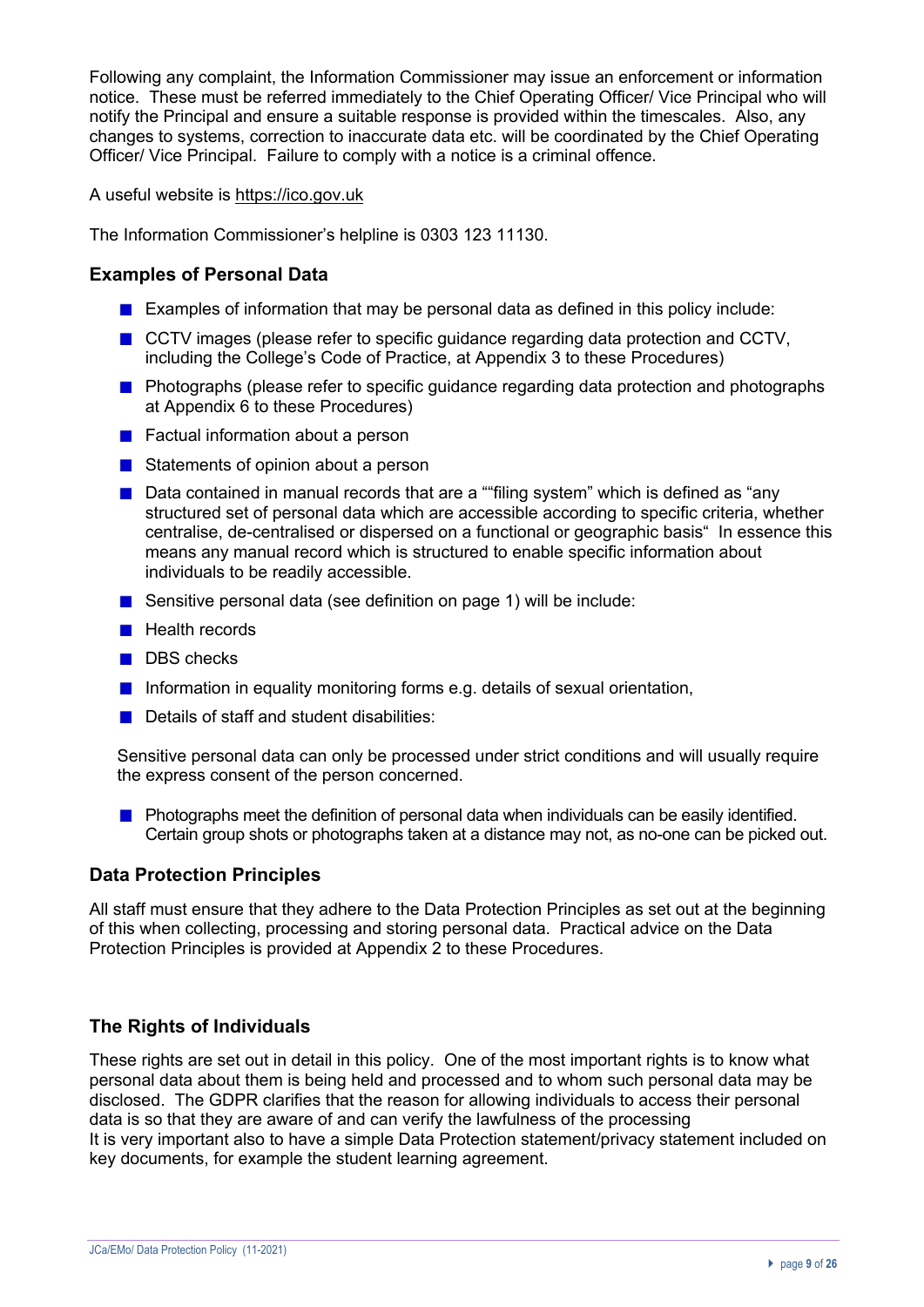Under the right of subject access above, an individual is entitled only to their own personal data and not to information relating to others. The College does not usually have to comply with a disclosure request to provide information relating to the individual making the request and another individual unless the other individual has consented to disclosure. Where is it not possible to disclose a data subject's own data without also revealing the personal data of a third party, the third-party data should only be disclosed if it is reasonable in all the circumstances of the particular case to disclose it. Whether the consent of the third party was sought and if so, refused can be taken into account when assessing reasonableness.

However, it is also permitted in certain circumstance voluntarily to disclose information to a third party without telling the individual if it is for the following purposes:

- $\blacksquare$  the prevention or detection of crime;
- **apprehension or prosecution of offenders; and**
- $\blacksquare$  the assessment or collection of tax/duty

Some government agencies and other bodies have a legal right to require disclosure of information for example Child Support Agency requests for salary details, or regulatory bodies such as the Health Care Professions Council. If a requester is purporting to exercise a specific statutory right to obtain personal data, staff should ask for details of the legislation on which the requester is relying. All such requests will be dealt with by the Data Protection Officer

Refer to Appendix 5 – Releasing Information to Prevent or Detect Crime.

### **Procedure for subject access requests**

As stated above, individuals have a right to subject access. Individuals may make a written request (including email and facsimile) to the College (a "subject access request"). Under the Equality Act 2010 the College will make reasonable adjustment and accept a verbal request from an individual with a disability, learning difficulty, medical condition or limited written skills who finds it unreasonably difficult to make a request in writing. Requests must be made to the Data Protection Officer. The individual has a right to a copy of all the personal data held about them irrespective of when the records were created. Before the request is actioned the College must be certain that the person making the request is the individual about whom the personal data relates. Also, the College is allowed to ask for any information reasonably required to find the personal data covered by a request. It is vital that the College has a record of where all data is held so that it can comply with requests for information and comply with the Act. Requests for information must be actioned as soon as possible and always within one month. This timescale can be extended a further two months where requests are complex or numerous. In such cases the College will inform the individual within one month of the receipt of the request and explain why the extension is necessary. If a request is manifestly unfounded or excessive the request will be refused. Where data is provided electronically it must be in a structure format to enable data portability.

### **Charges**

The College must provide a copy of the information free of charge. However, where a request is manifestly unfounded or excessive, particularly if it is repetitive, a reasonable charge will be levied based on the administrative cost of providing the information. A similar charge will be made for repeat copies for the same information.

## **Disclosure of Information to Third Parties (also refer to Appendix 5)**

Information about an individual should not be disclosed to a third party unless

- $\blacksquare$  the individual has given consent:
- **a** applicable under the provisions of the Mental Capacity Act 2005: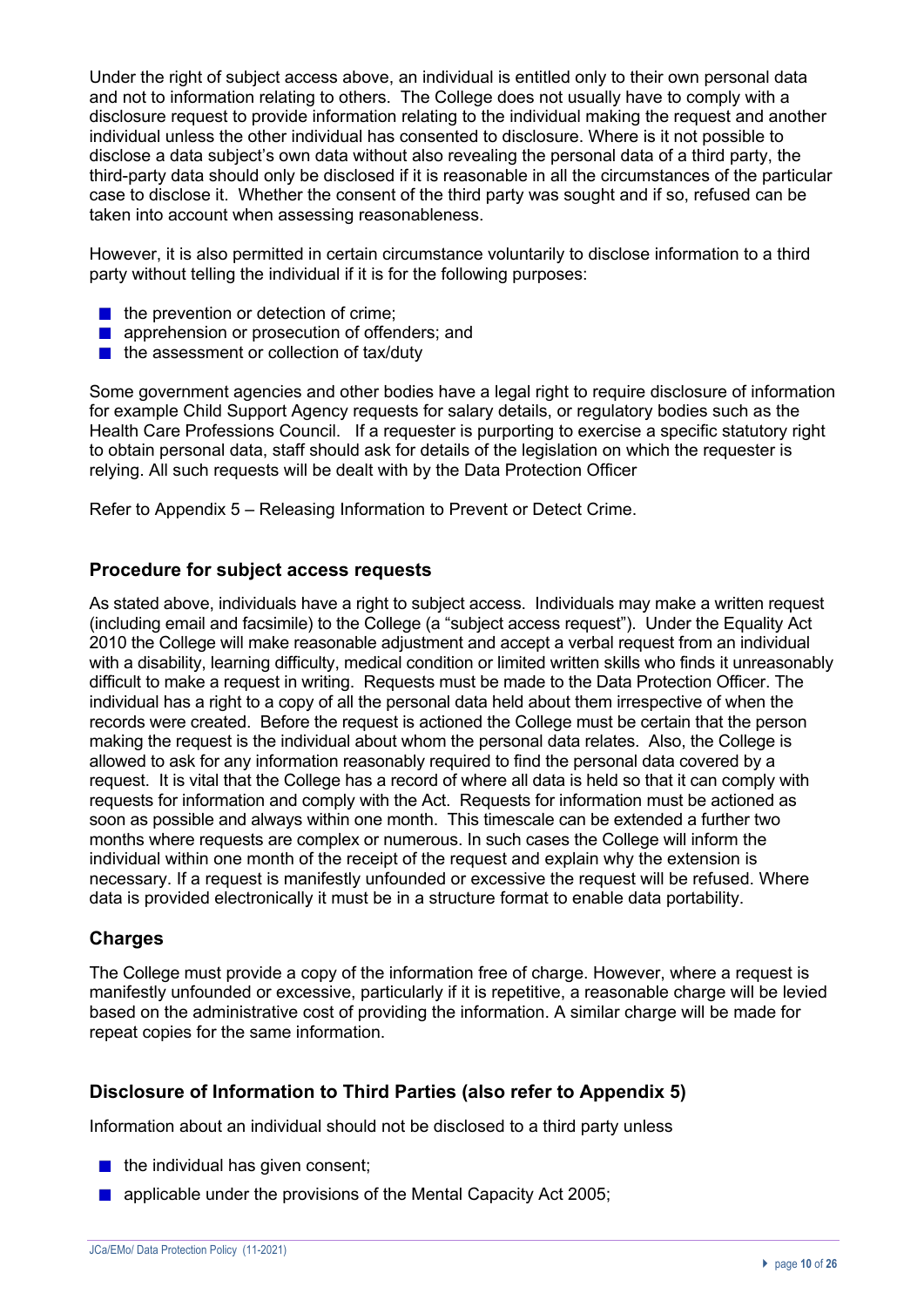$\blacksquare$  there is a real risk of harm to a child hence the safeguarding of a child's welfare overrides the need to keep the information confidential – any matters of this nature must be referred to the College nominated safeguarding officers without delay.

Where a third party, e.g. a solicitor is acting on behalf of an individual, written authority from the individual concerned must be requested before the request is processed. Requests made by parents and guardians for data about children/young people are subject to the GDPR. As a general principle, parents have no automatic right of access to their children's personal; data. The following considerations must be applied:

- $\blacksquare$  the child's level of maturity and their ability to make decisions;
- $\blacksquare$  the nature of the personal data;
- **a** any court orders relating to parental access or responsibility that may apply:
- **a** any duty of confidence owed to the child or young person;
- **a** any consequences of allowing those with parental responsibility access to the child's or young person's information. This is particularly important if there have been allegations of abuse or ill treatment;
- **a** any detriment to the child or young person if individuals with parental responsibility cannot access this information; and
- **a** any views the child or young person has on whether their parents should have access to information about them.

Usually for students at Halesowen College personal data should not be disclosed to a parent/guardian unless the student has consented to information being shared with that person in their learning agreement. Any issues or concerns must be discussed with the Safeguarding and Inclusion Manager.

Where the College collects personal data direct from a child, this personal data may not be disclosed or transferred to third parties without the explicit and verifiable consent of the child's parent or guardian, unless it is clear that the child understands the implications of his or her actions.

As stated above there are exemptions for voluntary disclosure to certain third parties. Exemptions do not impose a duty on the College to automatically disclose personal data to the police or other law enforcement agencies – they merely enable disclosure without breaching the GDPR. The disclosures will however need to be justified in each case (i.e. comply with the conditions set out above (see also Appendix 5).

## **Categories of Personal Data Covered by the Act**

- **HR/payroll files and records including HMRC records**
- Student files and individual learning plans; student data held on My Halesowen
- Details of students' staff members' health and disability
- $\blacksquare$  DBS checks personal data relating to criminal convictions and alleged offences
- **EXECUTE:** Email messages and documents/memos/letters
- **Enrolment forms/learning agreements**
- Registers and Curriculum Record Books
- Student visit records
- **Financial records for example invoices**
- **Expenses claims**
- **Photograph and video images**
- Social media posts

# **Possible Location of Data Covered by the Act**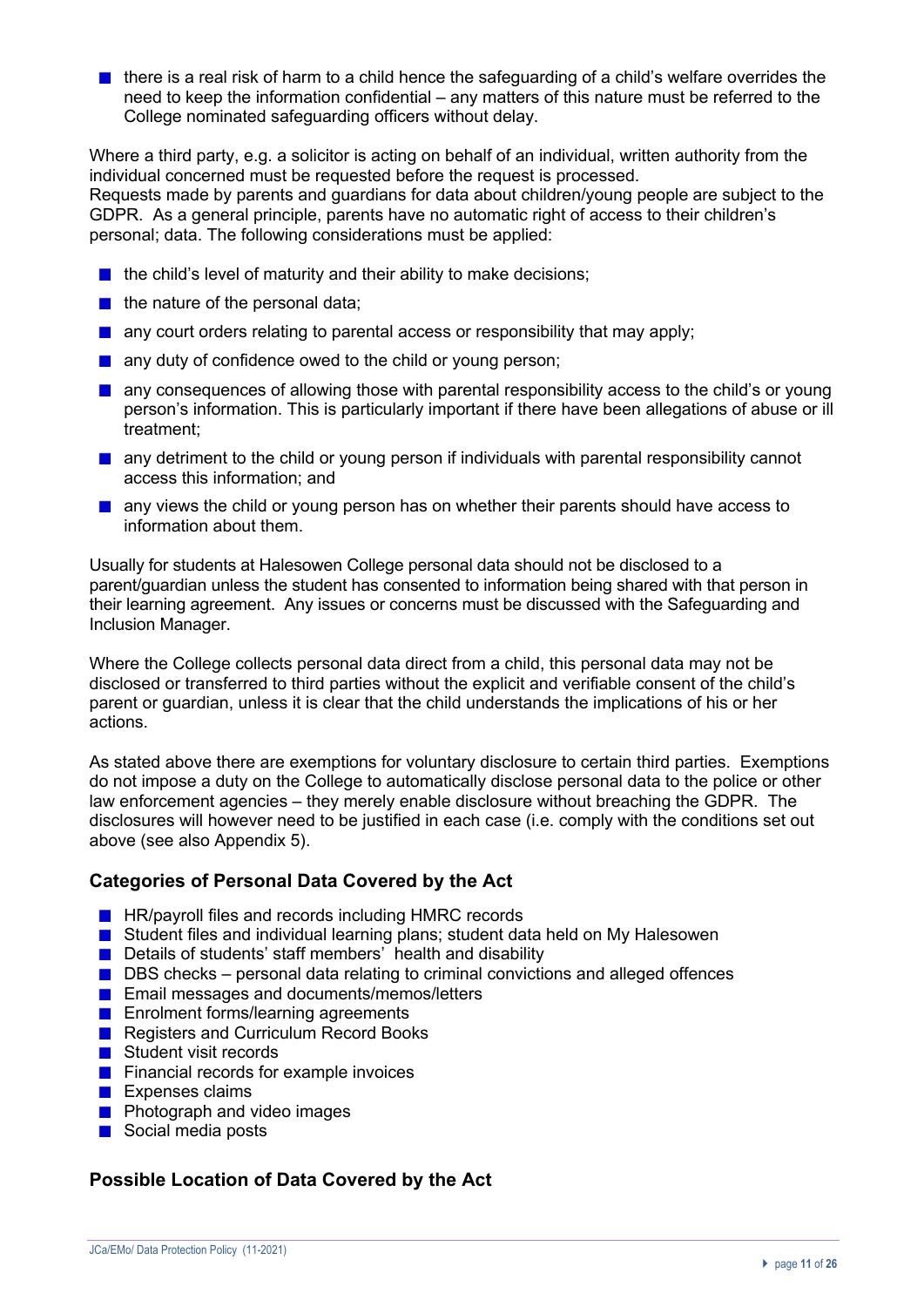- **Formal files**
- **■** Central filing systems
- Ad hoc files held by managers/team leaders
- **Files in storage/archive**
- Information held by third parties e.g. payroll bureau
- **Notebooks**
- CCTV archived images
- Computerised systems operating both centrally and locally
- **Computerised systems operating remotely within controlled cloud environments**
- Third-part computerised systems and services

### **Responsibilities of Staff**

- **Staff should not share personal data without iustification. Sensitive personal data in particular** should only be shared with other members of staff who need to know it (for example in order to make adjustments for individual disabled students). When access to confidential information is required, staff can request it from their line managers. See above for providing personal data to third parties.
- **Halesowen College will provide training to all employees to help them understand their** responsibilities when handling data; it is the responsibility of staff to attend such training.
- Staff should keep all data secure, by taking sensible precautions and following the guidelines.
- **Strong passwords of at least six alpha numeric digits, mixed case and with a special character** must be used and they must never be shared.
- **Data should be regularly reviewed and updated if it is found to be out of date. If no longer** required, it should be deleted and disposed of. The College has a retention of documents policy which can be accessed From http://data.halesowen.ac.uk/reports.
- **Staff should request help from their line manager or the data protection officer if they are** unsure about any aspect of data protection.
- **Personal data should not be shared on platforms such as Teams**

#### **APPENDICES**

- Appendix 1 Accountability Principle
- Appendix 2 Practical Advice on Data Protection Principles
- Appendix 3 Data Protection and CCTV
- Appendix 4 Data Security Summary Guidelines
- Appendix 5 Releasing Information to Prevent or Detect Crime
- Appendix 6 Use of Photographs/Images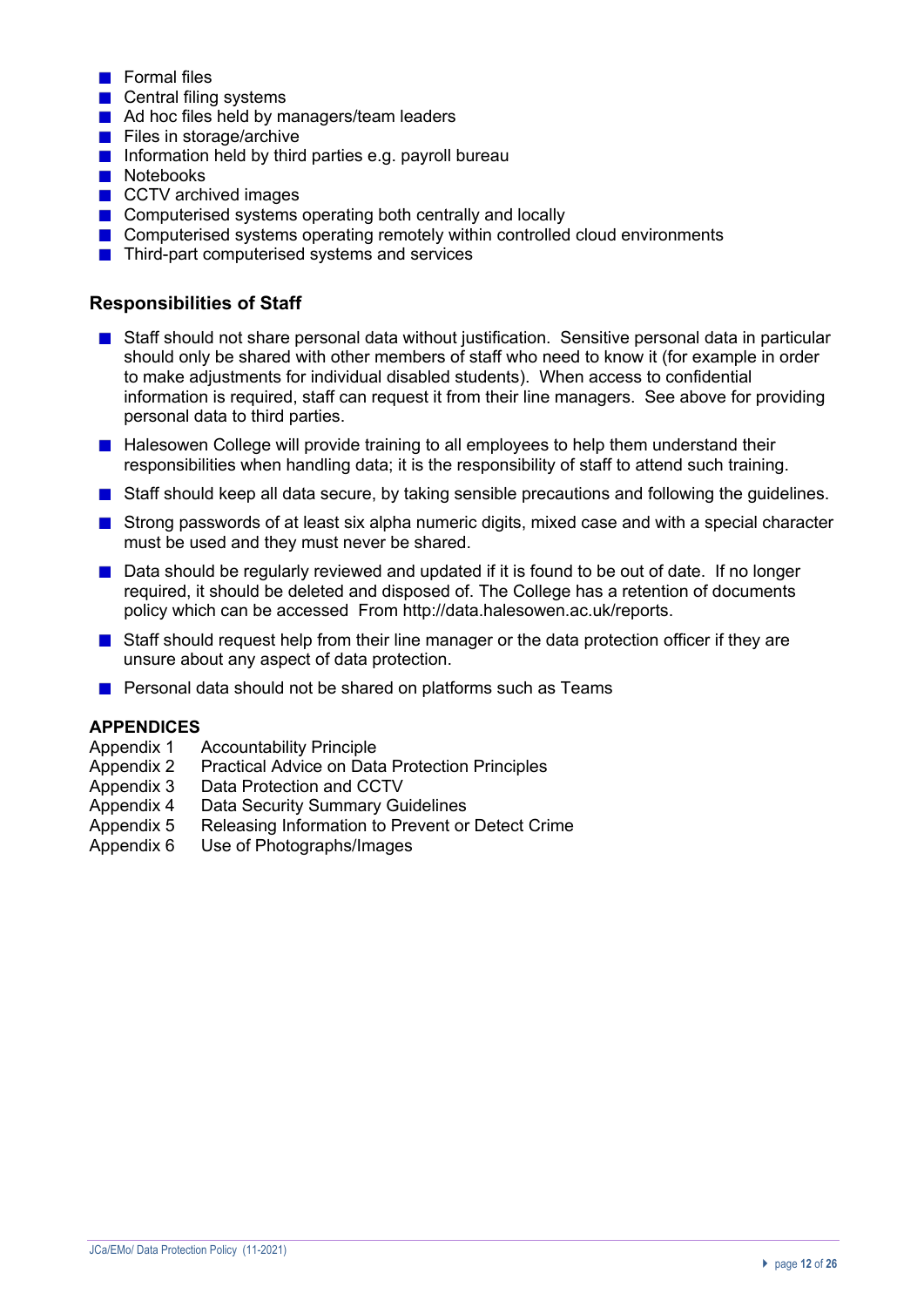# **Accountability Principle**

The accountability principle requires that the College demonstrates compliance with the principles and states explicitly that this is the College's responsibility.

## **To demonstrate compliance the College**

- **IMP** Implements appropriate technical and organisational measures that ensure and demonstrate compliance including internal data protection policies, staff training, internal audits of processing activities, and reviews of internal HR and other relevant policies.
- **Maintain relevant documentation on processing activities.**
- **Appoint a data protection officer.**
- **IMP** Implement measures that meet the principles of data protection by design and data protection by default including:
	- Data minimisation:
	- Pseudonymisation minimising the opportunity for individuals to be identified e.g. use of ID codes;
	- Transparency;
	- Allowing individuals to monitor processing;
	- Creating and improving security features on an ongoing basis;
	- Use data protection impact assessments where appropriate.

A DPIA will be conducted when using new technologies; and

- the processing is likely to result in a high risk to the rights and freedoms of individuals.
- Processing that is likely to result in a high risk includes (but is not limited to):
- systematic and extensive processing activities, including profiling and where decisions that have legal effects – or similarly significant effects – on individuals.
- large scale processing of special categories of data or personal data relation to criminal convictions or offences.
- large scale, systematic monitoring of public areas (CCTV).

The DPIA will contain

- § A description of the processing operations and the purposes, including, where applicable, the legitimate interests pursued by the controller.
- An assessment of the necessity and proportionality of the processing in relation to the purpose.
- An assessment of the risks to individuals.
- The measures in place to address risk, including security and to demonstrate that compliance.
- A DPIA can address more than one project.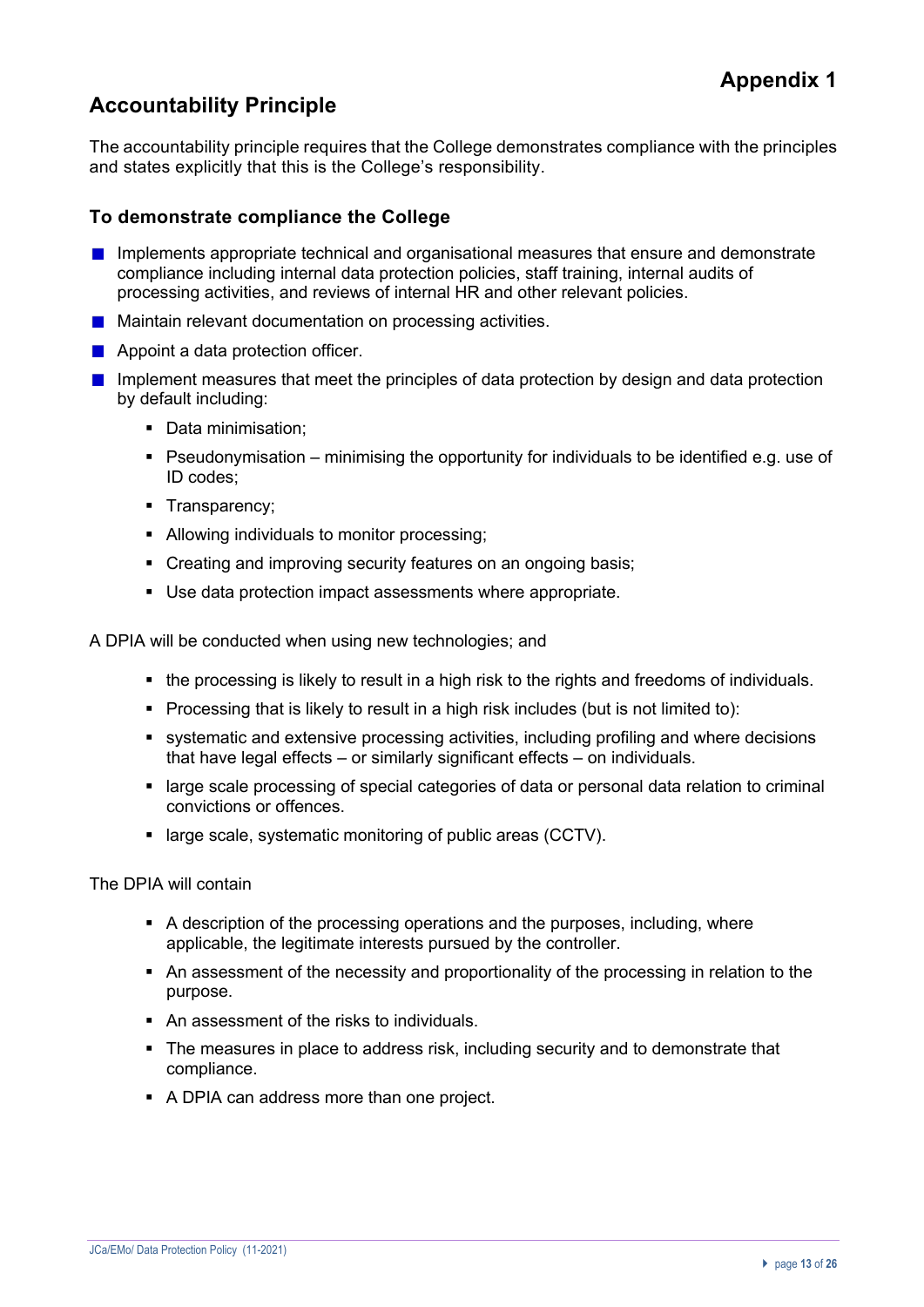# **Practical Advice on the General Data Protection Principles**

## **1 Personal data shall be processed fairly and lawfully and, in particular, shall not be processed unless:**

In practice, it means that you must:

- have legitimate grounds for collecting and using the personal data;
- not use the data in ways that have unjustified adverse effects on the individuals concerned;
- be transparent about how you intend to use the data, and give individuals appropriate privacy notices when collecting their personal data;
- handle people's personal data only in ways they would reasonably expect; and
- make sure you do not do anything unlawful with the data.

#### **2 Personal data can only be obtained for one or more specified and lawful purposes and shall not be further processed in any manner incompatible with that purpose or those purposes**

In practice, this means that you must:

- be clear from the outset about why you are collecting personal data and what you intend to do with it;
- comply with the Act's fair processing requirements including the duty to give privacy notices to individuals when collecting their personal data;
- § comply with what the Act says about notifying the Information Commissioner; and
- ensure that if you wish to use or disclose the personal data for any purpose that is additional to or different from the originally specified purpose, the new use or disclosure is fair.

#### **3 Personal data shall be adequate, relevant and not excessive in relation to the purpose or purposes for which it is processed**

In practice, it means you should ensure that:

- you hold personal data about an individual that is sufficient for the purpose you are holding it for in relation to that individual; and
- § you do not hold more information than you need for that purpose.

### **4 Personal data shall be accurate and, where necessary, kept up to date**

To comply with these provisions, you should:

- take reasonable steps to ensure the accuracy of any personal data you obtain;
- ensure that the source of any personal data is clear;
- carefully consider any challenges to the accuracy of information; and
- consider whether it is necessary to update the information.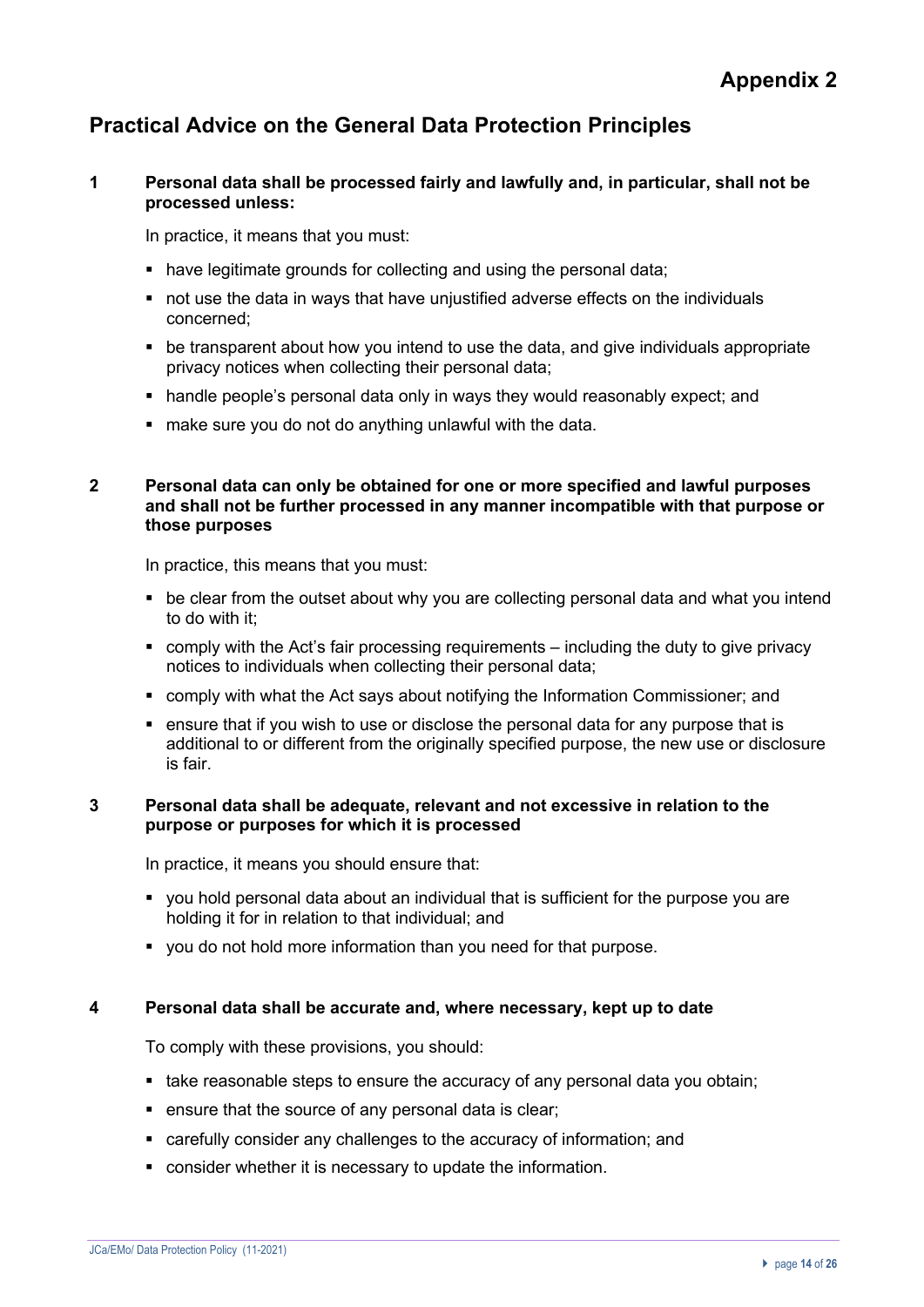### **5 Personal data processed for any purpose or purposes shall not be kept for longer than necessary for that purpose or purposes**

In practice, it means that you will need to:

- **review the length of time you keep personal data:**
- consider the purpose or purposes you hold the information for in deciding whether (and for how long) to retain it;
- securely delete information that is no longer needed for this purpose or these purposes; and
- update, archive or securely delete information if it goes out of date.

#### **6 Appropriate technical and organisational measures shall be taken against unauthorised or unlawful processing of personal data and against accidental loss or destruction of, or damage to, personal data**

In practice, it means the College must have appropriate security to prevent the personal data you hold being accidentally or deliberately compromised with which you must comply. In particular, the College will need to:

- design and organise its security to fit the nature of the personal data you hold and the harm that may result from a security breach;
- be clear about who in the College's organisation is responsible for ensuring information security;
- make sure the College has the right physical and technical security, backed up by robust policies and procedures and reliable, well-trained staff; and
- be ready to respond to any breach of security swiftly and effectively.

(Refer to Halesowen College Data Security Guidelines)

#### **7 Personal data shall not be transferred to a country or territory outside the European Economic Area, unless that country or territory ensures an adequate level or protection for the rights and freedoms of data subjects in relation to the processing of personal data**

Putting personal data on a website will often result in transfers to countries outside the EEA. The transfers will take place when someone outside the EEA accesses the website. If you load information onto a server based in the UK so that it can be accessed through a website, you should consider the likelihood that a transfer may take place and whether that would be fair for the individuals concerned. If you intend information on the website to be accessed outside the EEA, then this is a transfer. Such transfers need to comply with the requirements of the GDPR.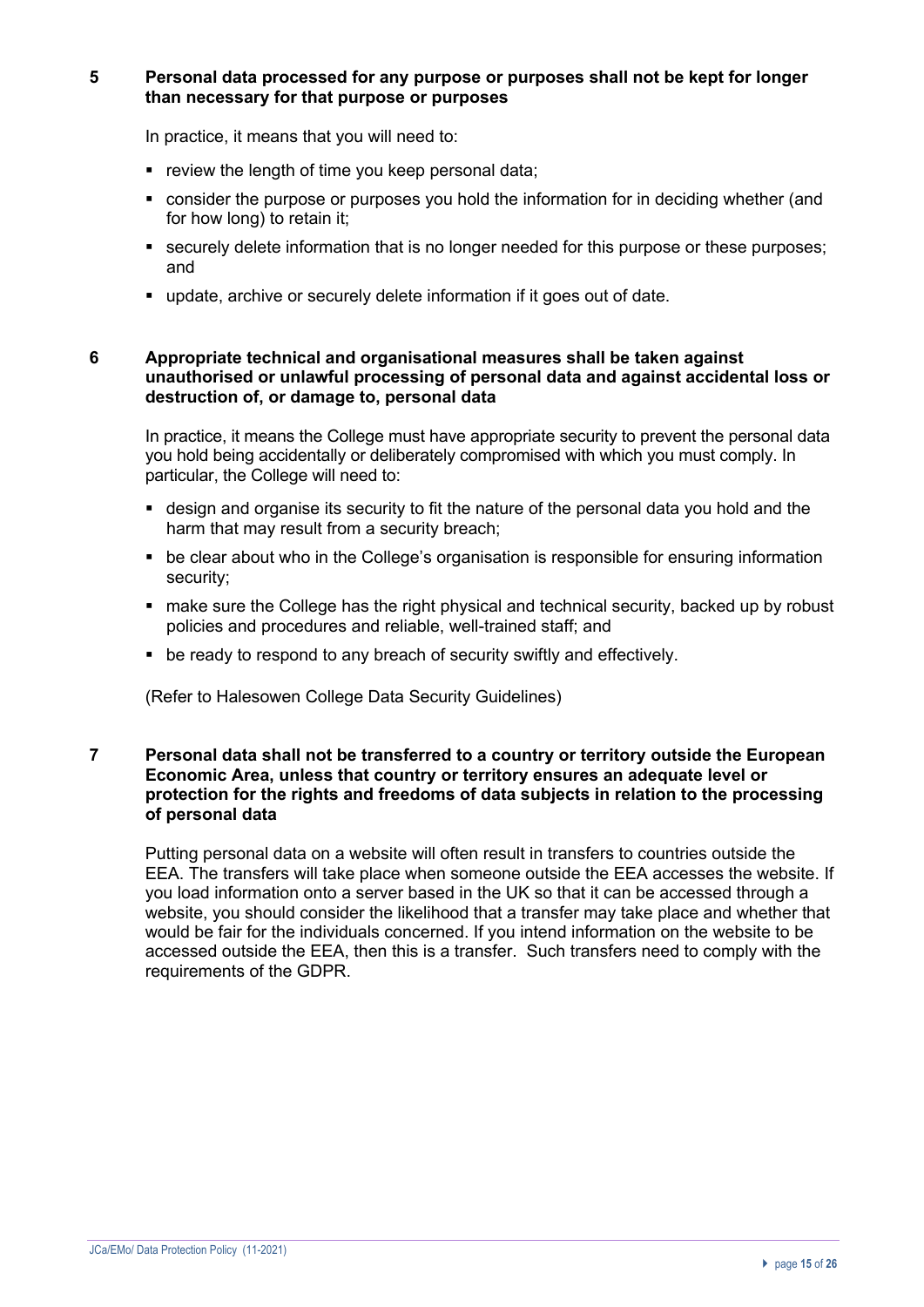# **Data Protection and CCTV**

## **Introduction**

Closed circuit television (CCTV) operational in College will inevitably involve the recording of staff, students and members of the public. This is personal data which is subject to the terms and conditions of the Act. Moreover, the Information Commissioner issued a revised CCTV Code of Practice in 2008, revised in 2017, which must also be adhered to.

## **Purpose of CCTV**

The purposes for which data (images) are being processed include:

- $\blacksquare$  Public, staff and student safety
- $\blacksquare$  Discipline and security of premises
- **Prevention and detection of crime**
- **Apprehension and prosecution of criminal offenders**
- **Incident monitoring**

This is included in the College's Data Protection Registration.

Operators of the equipment must only use the CCTV to achieve the purposes for which it has been installed.

#### **Code of Practice**

#### **Positioning of Cameras and Information**

- The College shall display notices which are clearly visible and legible informing staff, students and members of the public that CCTV is in operation inside the building or in the immediate vicinity of the area under surveillance. These signs must state that Halesowen College is responsible for CCTV, the purpose of the scheme and the contact details of the data controller.
- Only in an exceptional circumstance, for example when criminal activity is identified and evidence needs to be collected, would CCTV be operational without notice. This must be documented, and an assessment made as to whether the use of signs would prejudice successfully obtaining the evidence. Monitoring should only be for as long as necessary.
- The cameras must be situated so that they only monitor those areas which the College **Contract** intends to monitor. Operators of the equipment should not be able to alter the areas/range of areas covered to examine other areas outside the College which compromise privacy.
- The images recorded may be either constant real-time or periodic planned monitoring.
- **A** Any camera used to protect an ATM machine and individuals using the facility and/or an area where chip and pin payments are taken, must not capture images of pin numbers or balance enquiries.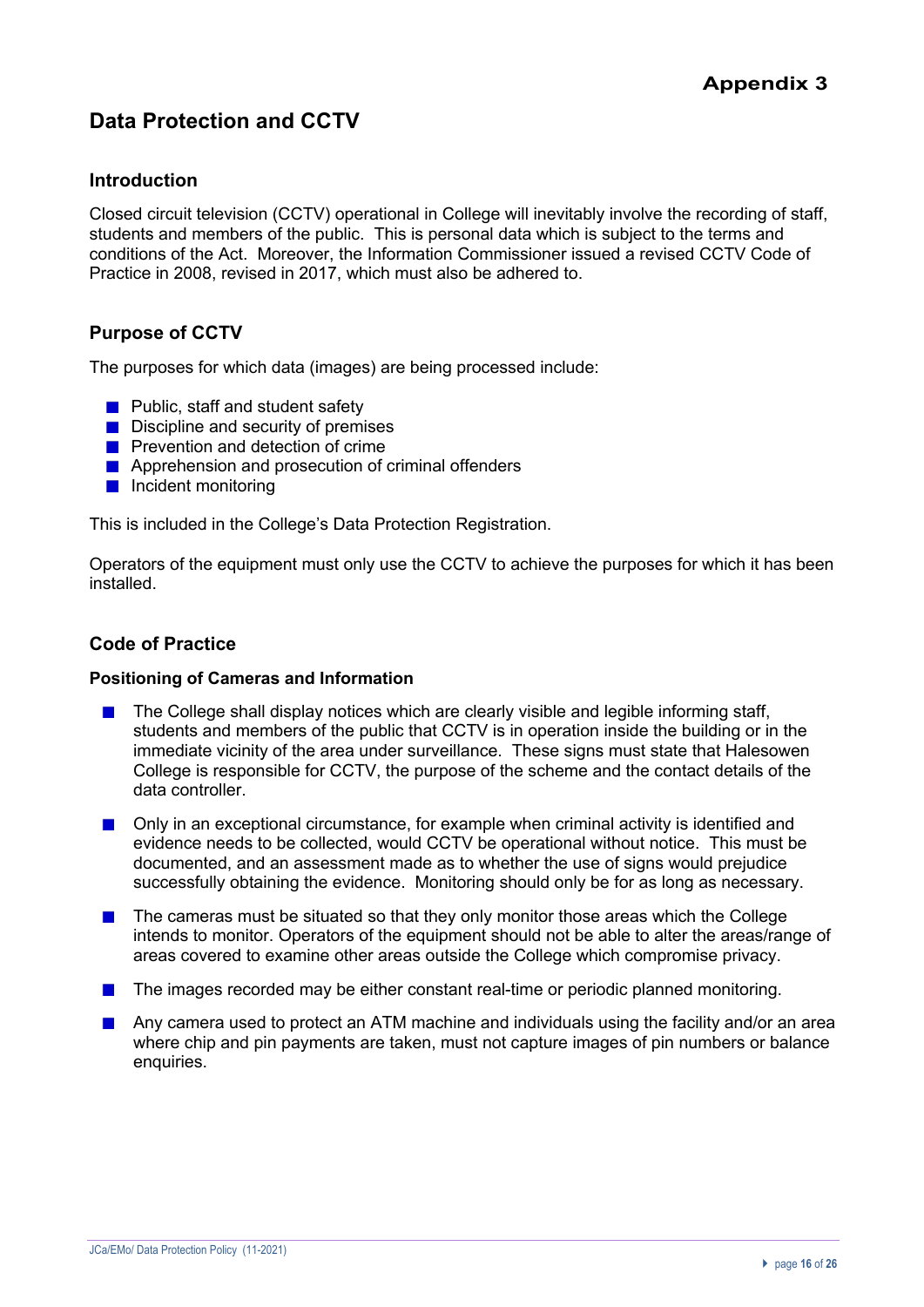### **Quality of Image**

- $\blacksquare$  Images produced by the CCTV should be as clear as possible in order that it is effective for the intended purposes.
- Regular checks should be performed by the relevant IT Services to ensure that the system is working properly.
- A maintenance and service log of the CCTV system should be maintained by the Estates Manager.

#### **Retention of Images**

- Images should only be kept for as long as necessary. As a general rule, images may be kept for between 714 and 21 days unless required for a specific purpose.
- **Once the retention period has expired the images will be erased by an automatic overwrite.** As part of the regular checks, the technical staff will ensure that affected materials are deleted and thus unavailable for retrieval.
- **Any retained images, relating to an alleged or actual incident, should be kept in a secure** location [either a physical location or within the CCTV Management System]. The date of the images and any crime number should be noted. Removal or erasure of these images must be authorised by the Principal; however, images will not be kept any longer than strictly necessary to meet the purpose for retaining them.

#### **Viewing of Images**

- Access to and disclosure of images recorded by CCTV must be restricted and carefully controlled to protect the rights of individuals and to ensure any evidence remains intact.
- CCTV footage can be viewed in real-time by the receptionist, duty managers, CLT, Head of Estates and Facilities, Network Manager, Operations Director , estates and operations teams, security personnel and authorised technicians for the purposes specified above and/or routine maintenance of the system.
- **D** Viewing of real time images can be viewed where there are access points. The retrospective viewing of recorded images should only take place in designated areas (offices and other nonpublic areas).
- Retrospective viewing of images in order to collate evidence relating to an alleged incident is permissible on the authority of a College Leadership Team member or Head of Estates and Facilities. The purpose of the request must be logged, and the CCTV request form completed.
- $\blacksquare$  Those filmed may wish to view the CCTV at a certain date/time and can make a request to see this footage. This can be arranged provided that it does not infringe the data protection or privacy rights of others. A response must be provided within 40 days. Requests shall be processed in accordance with the main Data Protection Policy. It is important to ensure that images of other people are not disclosed in responding to a subject access request. Images of others should therefore be disguised or blurred if this is technically possible. The CCTV request form should be completed. Access may only be denied when the images to which the data subject has requested access are held for the prevention or detection of crime and/or apprehension of offenders or may put an individual at risk.
- $\blacksquare$  The College may disclose CCTV images to the following:
	- security organisations
	- business associates and professional advisers
	- § persons making a data protection enquiry (subject to relevant restrictions)
	- police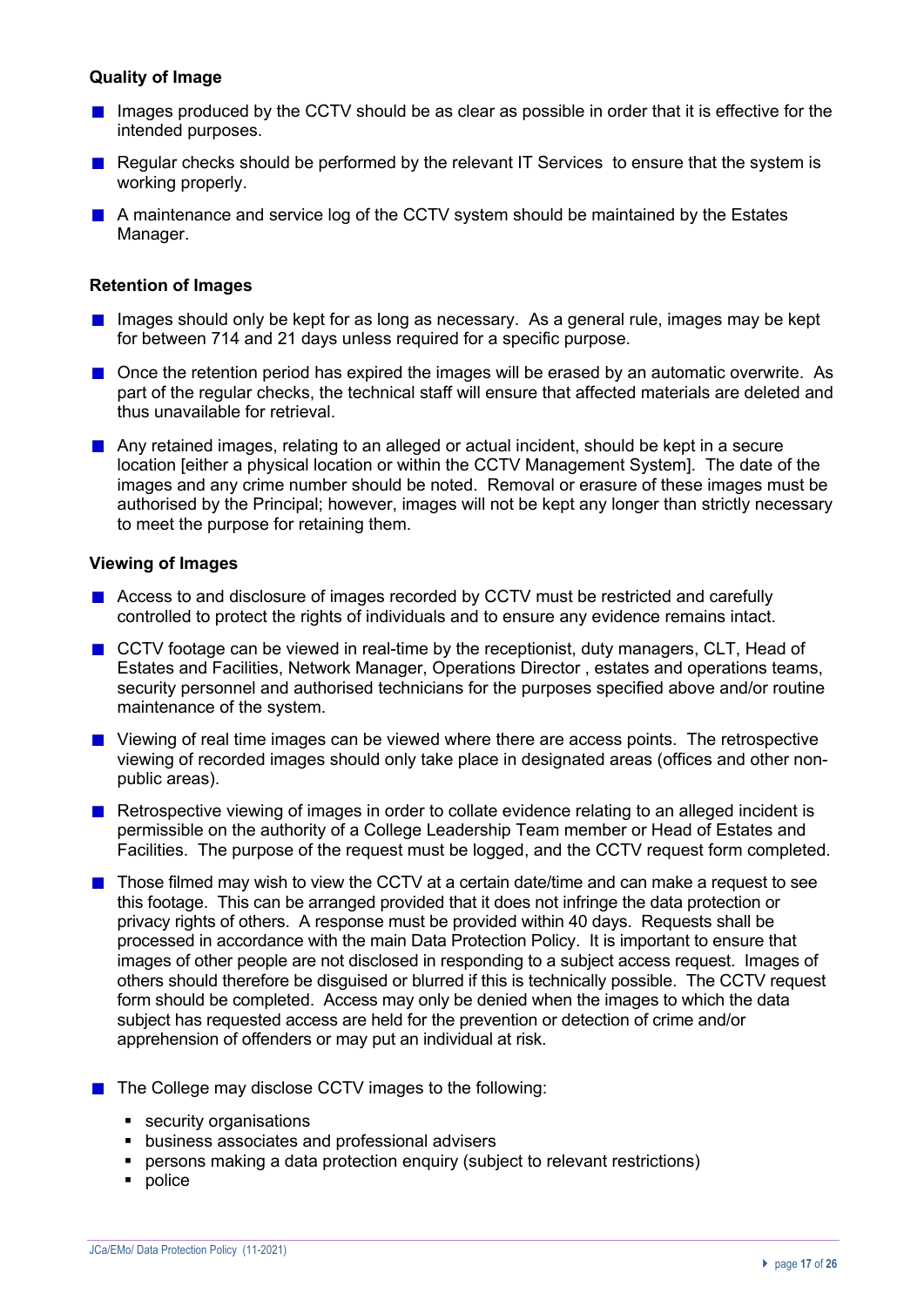for the purposes defined above. Again, a CCTV request form should be completed and authorised appropriately. A copy of every completed CCTV form must be filed with the Data Co-ordinator. Removal of images from the premises of Halesowen College must be documented as follows:

- date and time of removal
- name of person removing the images
- name of person viewing the images
- reason for removal and viewing
- date and time of return

#### **Standards**

- All staff should be aware of the restrictions
- Access to images should be recorded
- Disclosure of recorded images should be limited and in prescribed circumstances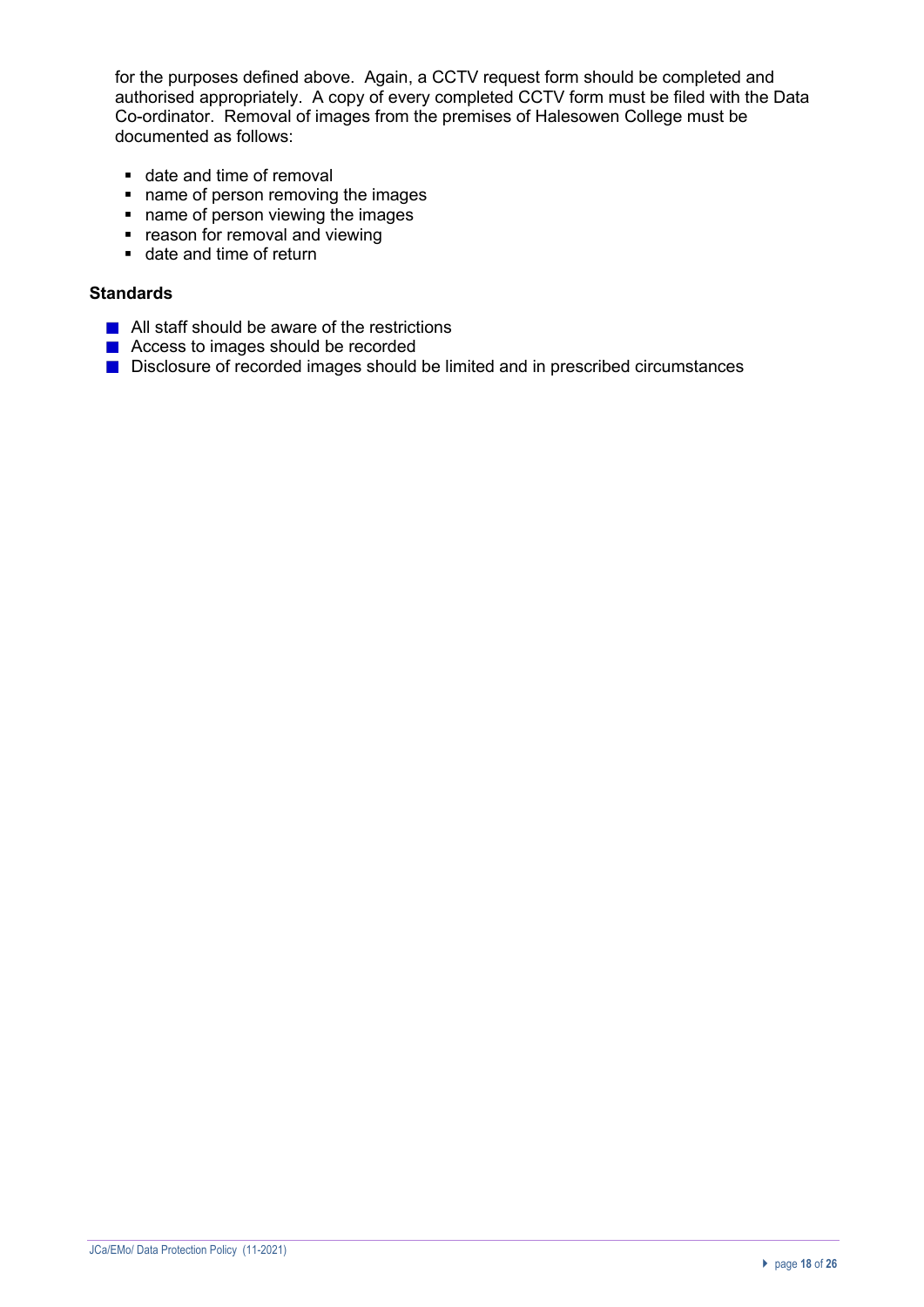

# **CCTV Request Form**

| Name of person requesting footage          |               |              |      |      |
|--------------------------------------------|---------------|--------------|------|------|
| Staff member of Halesowen College          | $\square$ Yes | $\square$ No |      |      |
| Data subject (£10 charge)                  | $\square$ Yes | $\square$ No |      |      |
| Third party (including police)             | $\square$ Yes | $\square$ No |      |      |
| Please specify name and contact<br>details |               |              |      |      |
| Reason for request                         |               |              |      |      |
| Date of image                              |               |              |      |      |
| Data subject(s) in image                   |               |              |      |      |
| Crime no. (if applicable)                  |               |              |      |      |
| Access authorised by                       |               |              |      |      |
| If access denied, please state reason      |               |              |      |      |
| Images shown by                            |               |              | Date | Time |
| Further action (if any)                    |               |              |      |      |
| Image on disk supplied                     | $\square$ Yes | $\square$ No |      |      |
| Disk received by                           |               |              |      |      |
| Signed                                     |               |              |      |      |
| Date                                       |               |              |      |      |
| Date returned                              |               |              |      |      |
| Received in College by                     |               |              |      |      |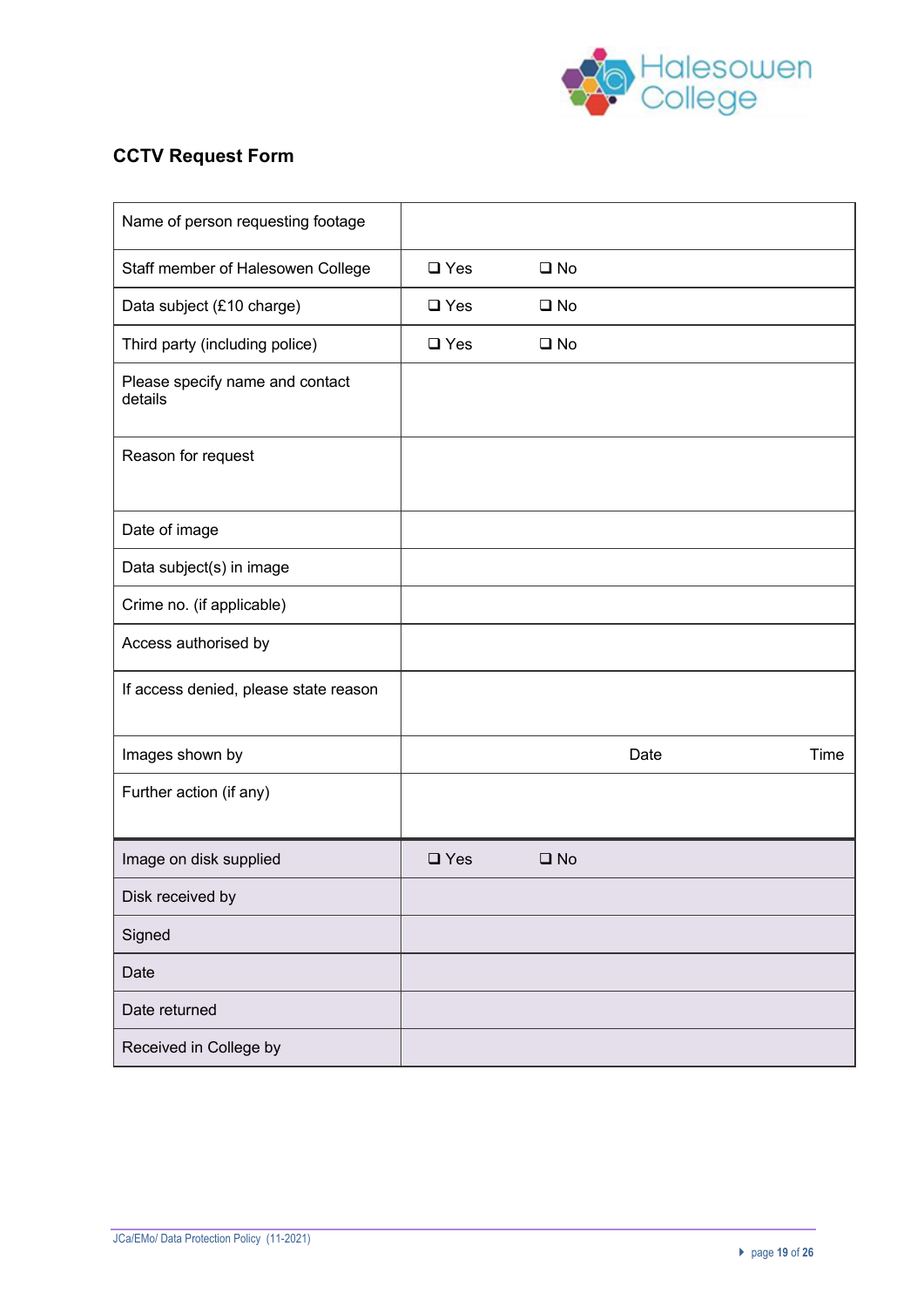# **Data Security Summary Guidelines**

In accordance with the seventh data principle it is important to ensure security of data and protect information against loss, damage or destruction. This document is a summary of best practice guidelines for data security.

### **Usernames and Passwords**

Your username and password are the first line of defence for most of the systems you have access to:

- You must use non-obvious strong passwords; random mix of a minimum of six alpha (mixed case) and at least one numeric plus a special character is required.
- Change your password regularly (mandatory once every half term) and for system administrators this will be required every 30 days).
- Only use your credentials to access verified, and approved services.
- Do not write your password down.
- Do not share your password with others.

## **Storing and Using Data**

When data is in electronic format it must be protected from unauthorised access, accidental deletion and hacking.

- Do not store data on portable drives or removable media. If there is no alternative, then encryption must be used and all removable media should be kept locked away securely when not being used.
- Use the most appropriate drive/system to store your data. Remember some drives are accessible to everyone including students. Seek advice if you are unsure.
- When working with personal data, lock screens when away from your desk.
- Store data on designated network/cloud drives, not PC local disks, laptops or tablets.
- Data must only be uploaded to approved cloud computing services.
- Access data directly from the College network wherever possible (remote facilities are available) – do not make unnecessary copies of files.
- $\blacksquare$  Be cautious about emailing data, as the message can easily be forwarded to others. Sensitive data should be encrypted before being transferred electronically.
- Do not publish any personal, confidential, sensitive or inappropriate data on a social media site.

#### **When data is stored on paper**

- When not required, the paper or files should be kept in a locked drawer or filing cabinet.
- **Paper prints should not be made unless necessary and not left where unauthorised** people could see them, e.g. a printer.
- **Printouts should be disposed of securely when no longer required.**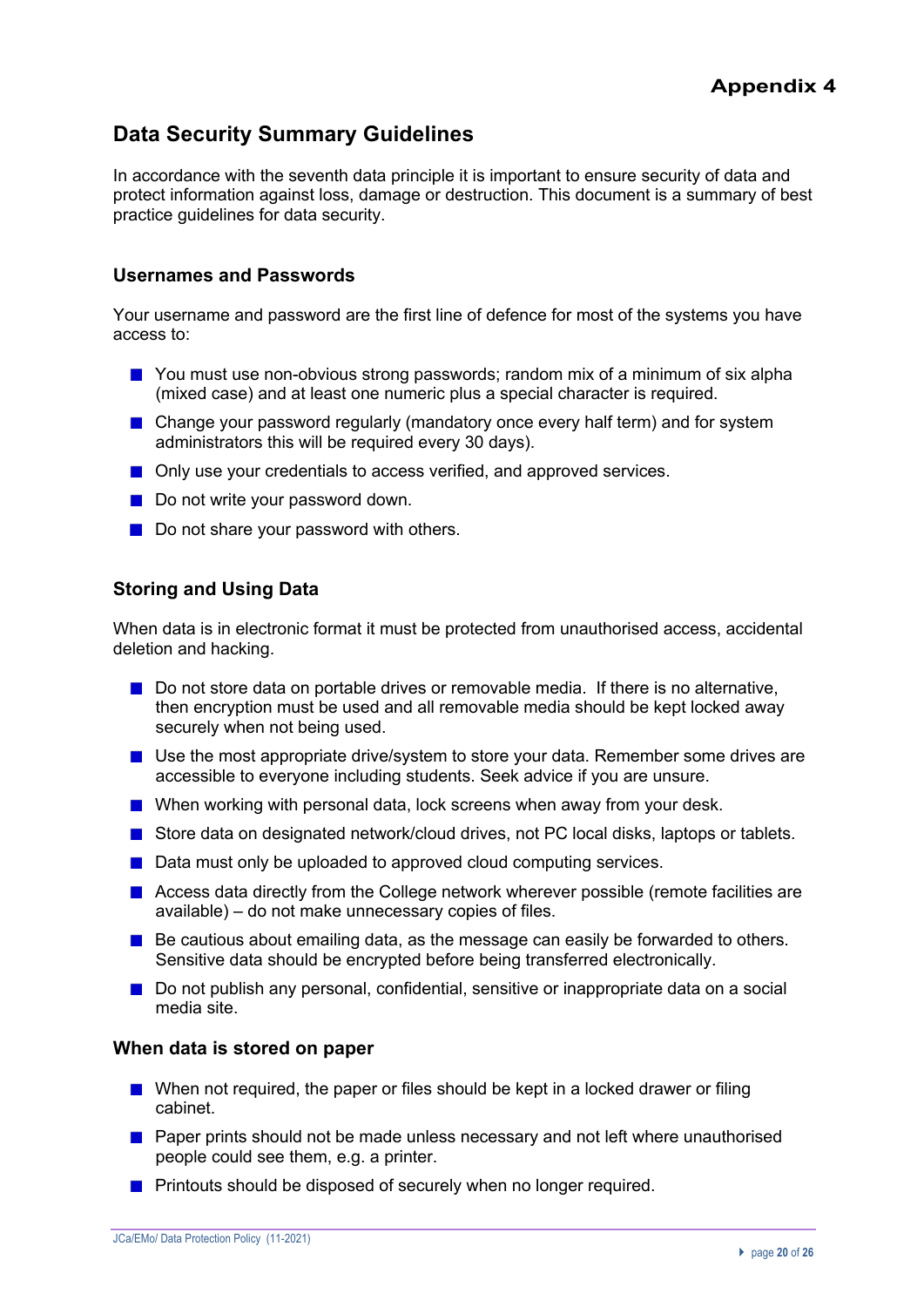# **Data Accuracy**

The law requires Halesowen College to take reasonable steps to ensure data is kept accurate and up to date.

The more important it is that personal data is accurate, the greater the effort Halesowen College should put into ensuring its accuracy.

It is the responsibility of all employees who work with data to take reasonable steps to ensure it is kept as accurate and up to date as possible.

- Data will be held in as few places as necessary. Staff should not create any unnecessary additional data sets.
- **Staff should take every opportunity to ensure data is updated. For instance, by** confirming a student's details when there is an opportunity to do so.
- The College will make it easy for data subjects to update the information held about them.
- Data should be updated as inaccuracies are discovered. For instance, if a student can no longer be reached on their stored telephone number, it should be removed from the database.
- If is the Marketing Manager's responsibility to ensure marketing databases are checked against industry suppression files at least every six months.

## **General Points**

- $\blacksquare$  Use data only for the purpose for which it is provided.
- $\blacksquare$  The only people able to access data covered by this policy are those who need it for their work.
- $\blacksquare$  If you feel you have an inappropriate level of access to any system you should notify your line manager.
- Data should not be shared informally nor disclosed to unauthorised people either within the College or externally.
- Notify your line manager immediately if there is a suspected breach of security, no matter how insignificant it may seem.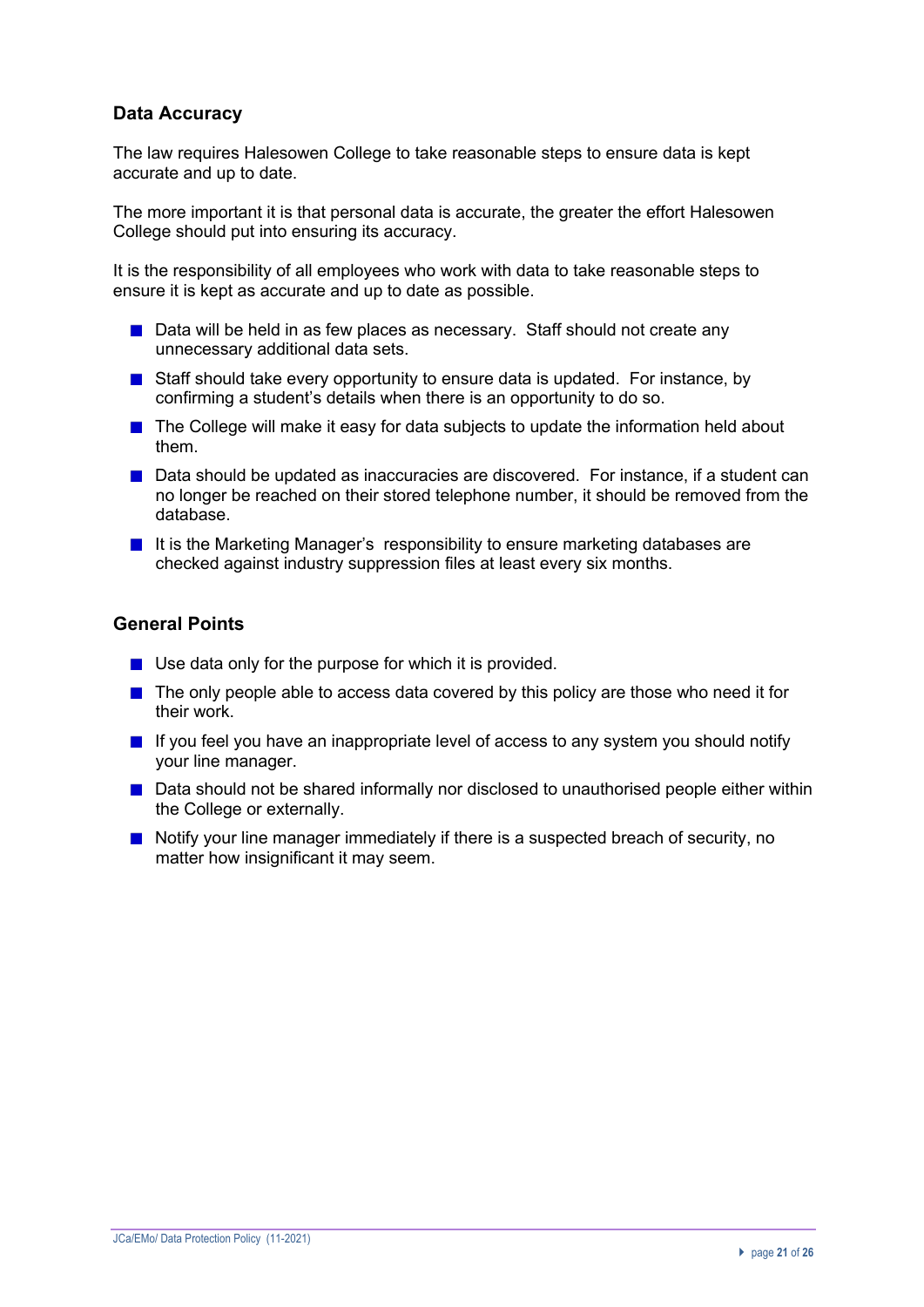# **Releasing Information to Prevent or Detect Crime**

There is an exemption in the Act that allows the College to give out personal data because it is needed to prevent or detect a crime or catch and prosecute a suspect (Section 29 – Crime and Taxation). There are, however, limits on this exemption and what can be released.

The police are most likely to ask the College to release personal data under this exemption. However, requests may be received from other organisations that can rely upon this exemption because they have a crime prevention or law enforcement function, for example, the Department for Work and Pensions – Benefits Fraud Section or release of information relating to the College's Prevent duty as specified by the Counter Terrorism and Security Act 2015.

As stated above, the exemption does not cover the disclosure of all personal data, in all circumstances. It only allows the release of personal data for the stated purposes and only if not releasing it would be likely to prejudice/significantly harm any attempt by police to prevent crime or catch a suspect.

For every request for personal data received (and about each separate individual), the following questions must be asked:

- Is the person making the request who they say they are? For this reason, particular care should be taken over the telephone and in such situations a data protection facsimile or email must be requested and received before the request can be actioned.
- Is the person asking for this information doing so to prevent or detect a crime or catch or **Contract Contract** prosecute an offender?
- If the personal data is not released will this significantly harm any attempt by the police to **Contract** prevent crime or catch a suspect?

There are times when it may be necessary to release personal data relating to more than one person who the police do not name, but who fit a particular description.

In such instances it is important to be satisfied that the police have narrowed the description of the suspect as much as they reasonably can.

If it is deemed unreasonable to provide information, then ultimately the police can come back with a court order requiring the release of the personal data. If the court decides the information should be released the College would not be in breach of the Act by obeying the order.

The Chief Operating Officer/ Vice Principal is responsible for the release of information to a third party. A request may be authorised by the Chief Operating Officer/ Vice Principal or the Safeguarding and Inclusion Manager. However, the Principal must authorise the release of personal data under the exemption which relates to a member of staff.

All requests must be made in writing (facsimile/email) and signed by someone of sufficient authority.

A record must be made of each decision taken and the reasons why a particular decision was made. These records will be maintained by the Chief Operating Officer/ Vice Principal.

JCa/EMo/ Data Protection Policy (11-2021)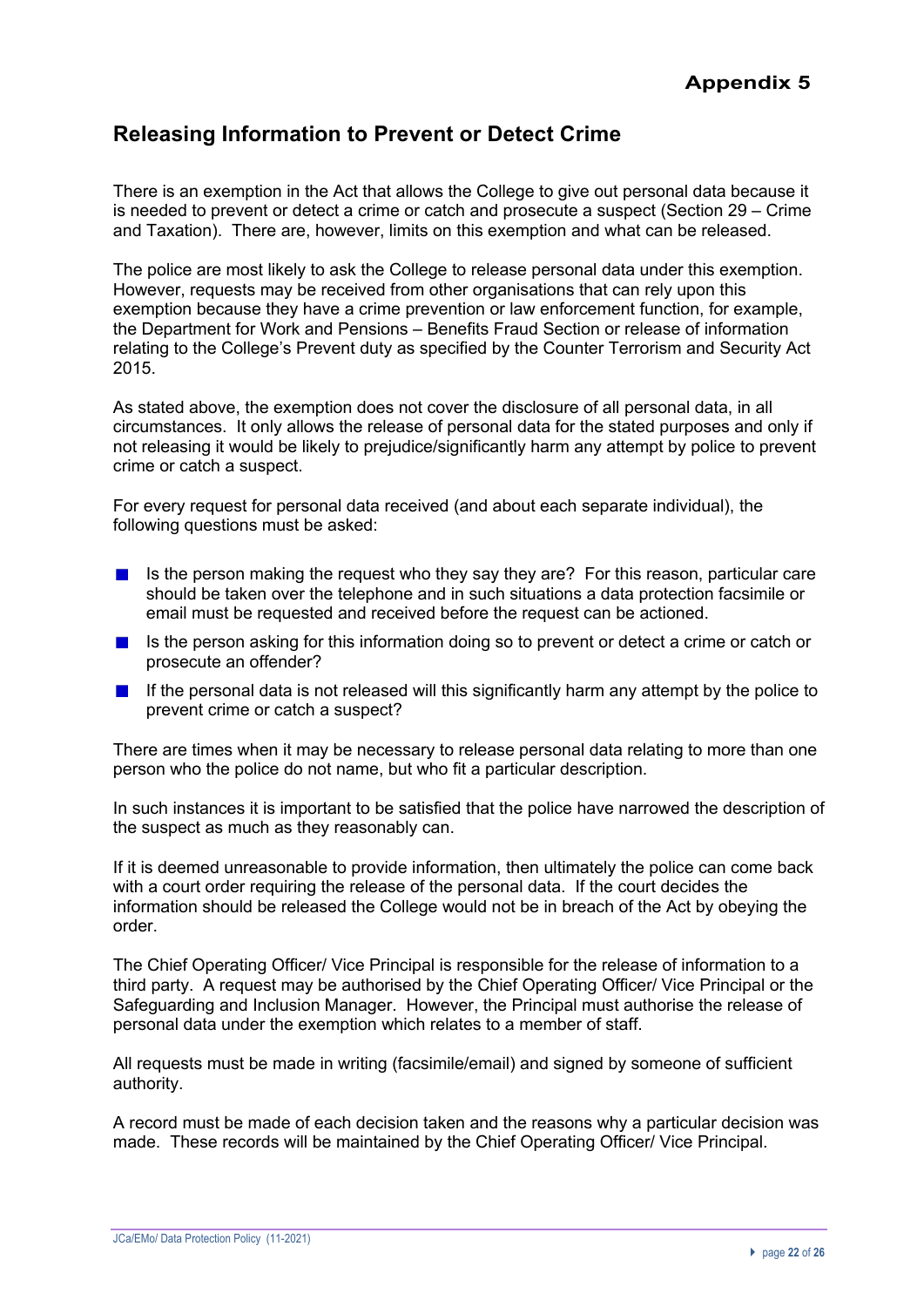# **Use of Photographs**

The Data Protection Act 1998 regulates the use of all personal data including photographs from, which people can be identified, and recordings.

The College uses images in its marketing material and must gain permission from individuals being photographed and/or videoed. This permission must be in place before any photographs are taken.

The College will provide clear information about what the pictures will be used for and once a photograph/video has been taken it must only be used for the purpose(s) indicated.

The College learning agreement states that the College may use images/photographs in marketing materials. Students have the option to object by contacting the Data Co-ordinator in writing. Moreover, staff, students and external visitors etc should sign a consent form.

Images may be used on the College website. The Act provides specific rules for the transfer of information outside the European Union. The Halesowen College website can be viewed worldwide hence 'active' permission is needed to use images. This permission must be clear and recorded; verbal consent is not adequate.

It is good practice not to use the names of children (under 16) if their photographs appear on websites even when consent is in place.

Parental consent for the use of photographs etc is only required for young people under age 16.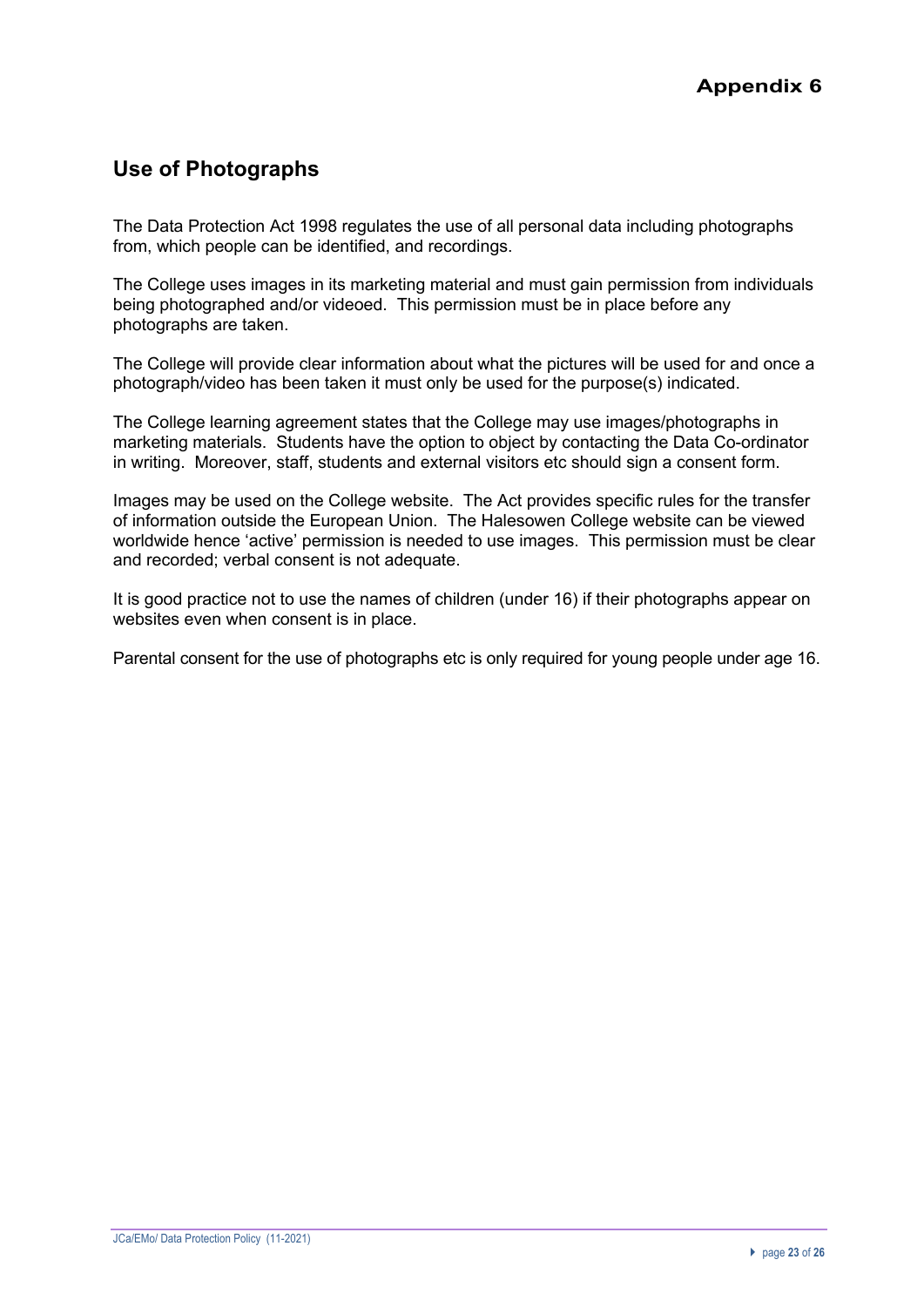

# **Student Photography Approval Form**

| Full name (capitals)                    |  |
|-----------------------------------------|--|
| Age                                     |  |
| Course                                  |  |
| Former secondary school                 |  |
| Date                                    |  |
| Photocall details<br>(event, publicity) |  |

I consent to allow Halesowen College and approved organisations to use the photograph(s) of the above named person in publicity material to promote the work of Halesowen College. It will not be used for any other purpose. The photographs may be used for publicity including websites, display and print.

I may write at any time to the address below to withdraw consent, providing such information as is necessary to identify the photos, in order that they may be withdrawn from the library and not used in any further publicity material.

Signature

Helen Burgoyne Marketing Manager Halesowen College Whittingham Road Halesowen West Midlands B63 3NA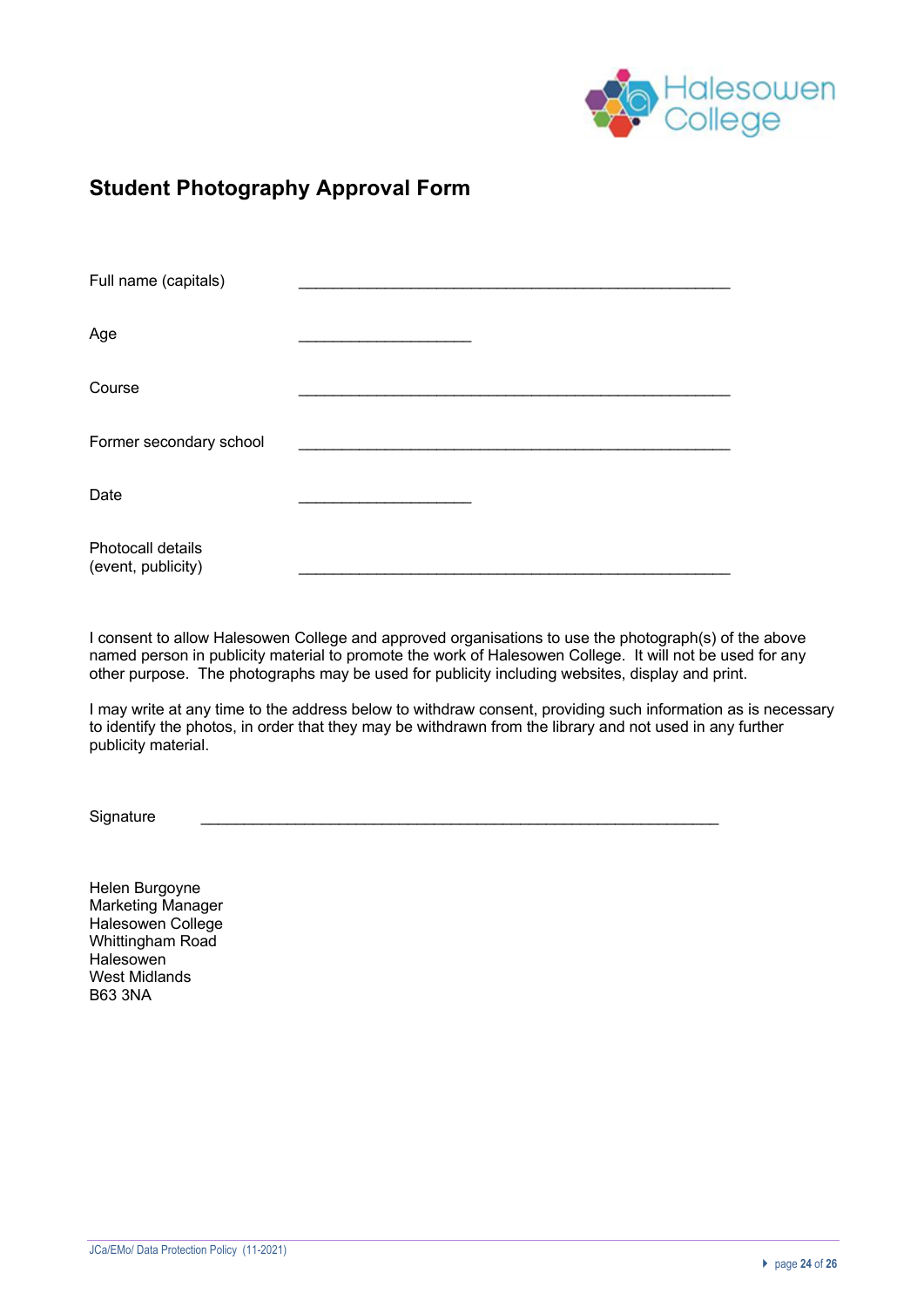

# **Staff Visitor Photography Approval Form**

| Full name (capitals)                    |                                                                                            |
|-----------------------------------------|--------------------------------------------------------------------------------------------|
| Title                                   |                                                                                            |
| Organisation                            |                                                                                            |
| Former secondary school                 | (Data collection may need to refined; learners should be able to provide their student ID) |
| Date                                    |                                                                                            |
| Photocall details<br>(event, publicity) |                                                                                            |

I consent to allow Halesowen College and approved organisations to use the photograph(s) of the above named person in publicity material to promote the work of Halesowen College. It will not be used for any other purpose. The photographs may be used for publicity including websites, display and print.

I may write at any time to the address below to withdraw consent, providing such information as is necessary to identify the photos, in order that they may be withdrawn from the library and not used in any further publicity material.

Signature

Helen Burgoyne Marketing Manager Halesowen College Whittingham Road **Halesowen** West Midlands B63 3NA